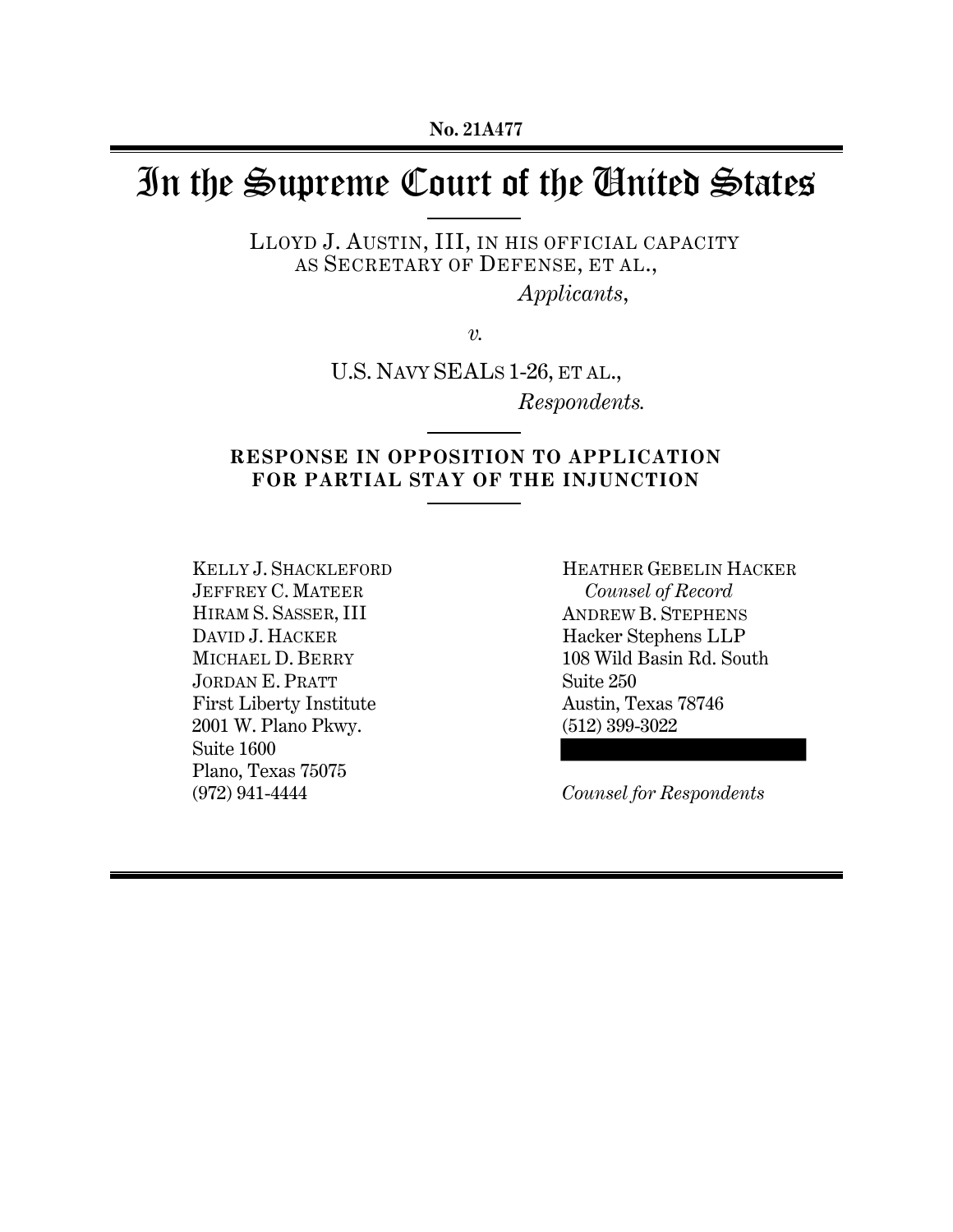# **TABLE OF CONTENTS**

| I.  |               |                                                                                                                                 |  |  |
|-----|---------------|---------------------------------------------------------------------------------------------------------------------------------|--|--|
|     | A.            |                                                                                                                                 |  |  |
|     | <b>B.</b>     |                                                                                                                                 |  |  |
|     | $C_{\bullet}$ |                                                                                                                                 |  |  |
| II. |               |                                                                                                                                 |  |  |
|     |               |                                                                                                                                 |  |  |
|     |               |                                                                                                                                 |  |  |
| I.  |               | The Navy Is Unlikely to Succeed on the Merits Because the<br>Application of Its Vaccine Mandate to Plaintiffs Violates RFRA 17  |  |  |
|     | A.            |                                                                                                                                 |  |  |
|     | <b>B.</b>     | The Navy lacks a compelling interest in forcing plaintiffs to<br>receive a COVID-19 vaccination despite their sincere religious |  |  |
|     |               |                                                                                                                                 |  |  |
|     | A.            |                                                                                                                                 |  |  |
|     | <b>B.</b>     |                                                                                                                                 |  |  |
|     | $C_{\cdot}$   | The preliminary injunction is appropriate equitable relief under                                                                |  |  |
|     |               | III. The Navy Has Not Shown It Will Suffer Irreparable Harm Without a                                                           |  |  |
|     |               |                                                                                                                                 |  |  |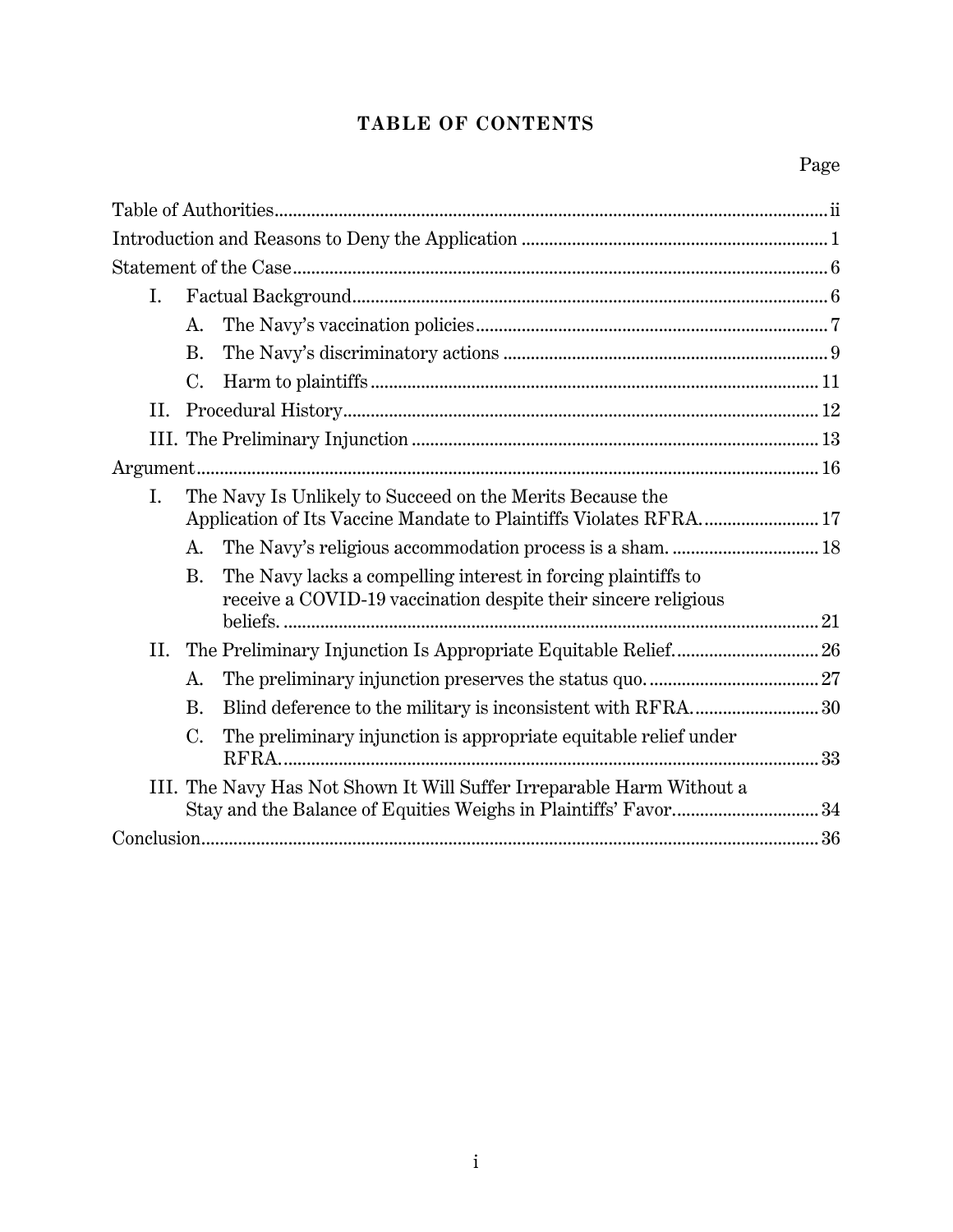# TABLE OF AUTHORITIES

| Cases                                         |
|-----------------------------------------------|
| Air Force Officer v. Austin,                  |
|                                               |
| Antonellis v. United States,                  |
|                                               |
| Armstrong v. Exceptional Child Ctr., Inc.,    |
|                                               |
| <i>Bryant v. Gates,</i>                       |
|                                               |
| Burwell v. Hobby Lobby Stores, Inc.,          |
|                                               |
| Chappell v. Wallace,                          |
|                                               |
| Church of Lukumi Babalu Aye, Inc. v. Hialeah, |
|                                               |
| Church v. Biden,                              |
|                                               |
| Cutter v. Wilkinson,                          |
|                                               |
| Dayton Bd. of Educ. v. Brinkman,              |
|                                               |
| Dep't of the Navy v. Egan,                    |
|                                               |
| Doe v. Gonzales,                              |
|                                               |
| Does $1-3$ v. Mills,                          |
|                                               |
| Dunn v. Smith,                                |
|                                               |
| Elrod v. Burns,                               |
|                                               |
| Fulton v. City of Philadelphia,               |
|                                               |
| Gilligan v. Morgan,                           |
|                                               |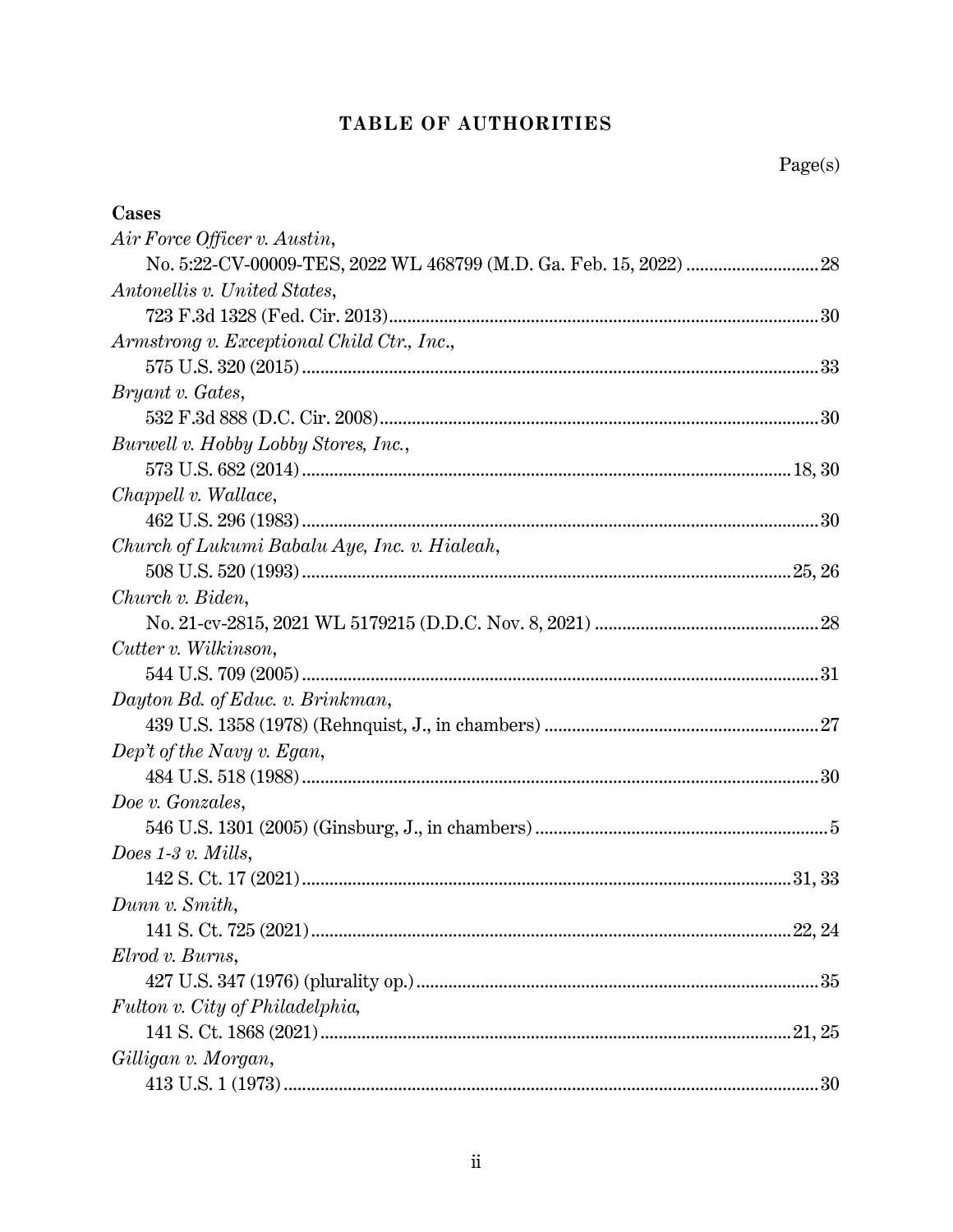| Goldman v. Weinberger,                                          |
|-----------------------------------------------------------------|
|                                                                 |
| Gonzales v. O Centro Espirita Beneficente Uniao do Vegetal,     |
|                                                                 |
| Grupo Mexicano de Desarrollo, S.A. v. Alliance Bond Fund, Inc., |
|                                                                 |
| Harkness v. Sec'y of the Navy,                                  |
|                                                                 |
| Hollingsworth v. Perry,                                         |
|                                                                 |
| Holt v. Hobbs,                                                  |
|                                                                 |
| Houchins v. KQED, Inc.,                                         |
|                                                                 |
| Korematsu v. United States,                                     |
|                                                                 |
| Navy Seal 1 v. Austin,                                          |
|                                                                 |
| Nken v. Holder,                                                 |
|                                                                 |
| $Orloff v.$ Willoughby,                                         |
|                                                                 |
| Packwood v. Senate Select Comm. on Ethics,                      |
|                                                                 |
| Poffenbarger v. Kendall,                                        |
|                                                                 |
| Reaves v. Ainsworth,                                            |
|                                                                 |
| Robert v. Austin,                                               |
|                                                                 |
| Roman Cath. Diocese of Brooklyn v. Cuomo,                       |
|                                                                 |
| Ruckelshaus v. Monsanto Co.,                                    |
|                                                                 |
| Sebra v. Neville,                                               |
|                                                                 |
| Tandon v. Newsom,                                               |
|                                                                 |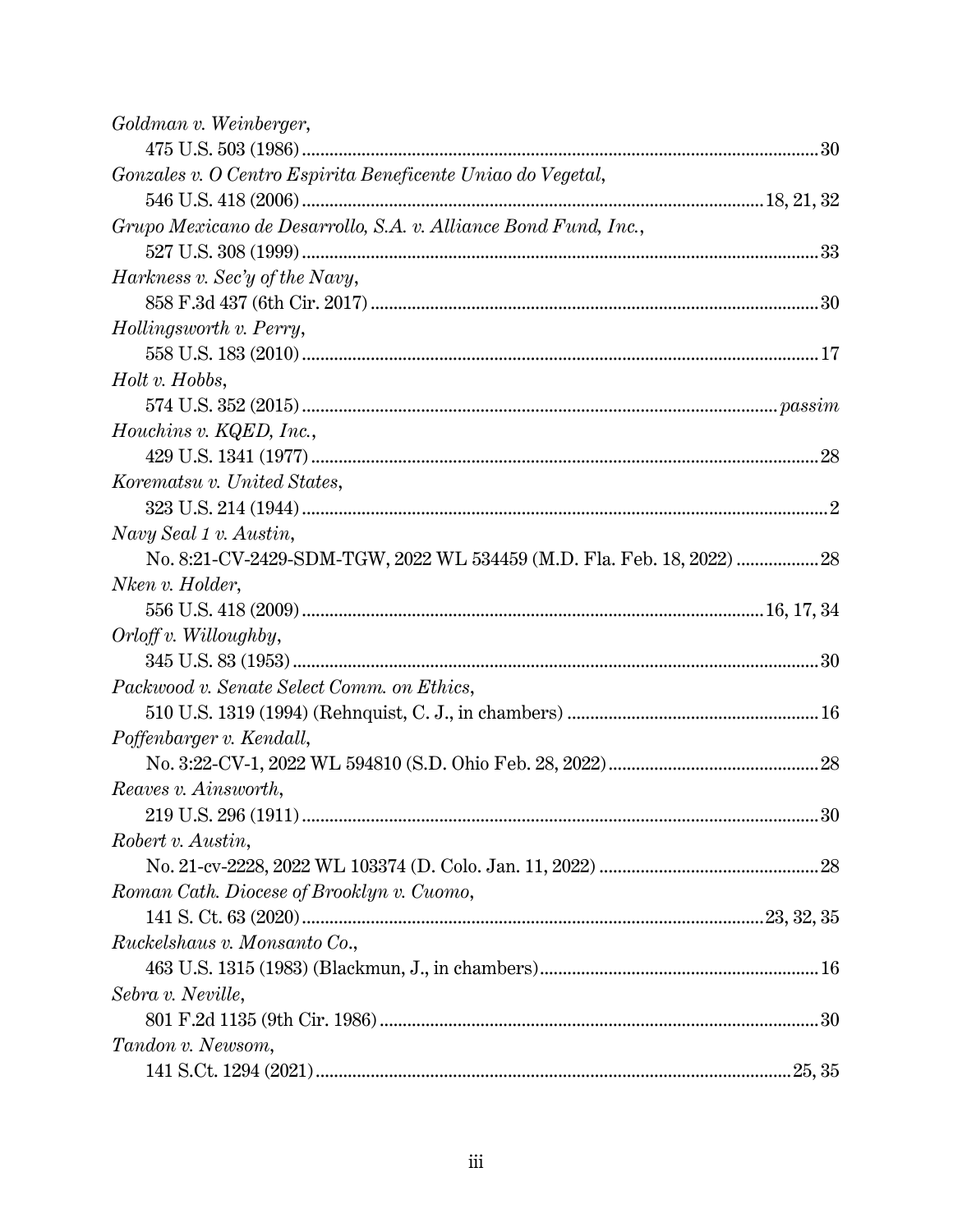| Tanzin v. Tanvir,                |  |
|----------------------------------|--|
|                                  |  |
| Trump v. Hawaii,                 |  |
|                                  |  |
| United States v. Sterling,       |  |
|                                  |  |
| United States v. Webster,        |  |
|                                  |  |
| Whole Woman's Health v. Jackson, |  |
|                                  |  |
| Williams v. Zbaraz,              |  |
|                                  |  |
| Ziglar v. Abbasi,                |  |
|                                  |  |
| <b>Constitutional Provisions</b> |  |
|                                  |  |
| <b>Statutes</b>                  |  |
|                                  |  |
| 42 U.S.C.                        |  |
|                                  |  |
|                                  |  |
|                                  |  |
|                                  |  |
| <b>Rules</b>                     |  |
|                                  |  |
|                                  |  |
|                                  |  |
| <b>Other Authorities</b>         |  |

| David Shepardson, "U.S. to extend airplane, transit mask mandate through    |  |
|-----------------------------------------------------------------------------|--|
| April 18," Reuters (Mar. 10, 2022), https://www.reuters.com/world/us/us-    |  |
| extend-airplane-transit-mask-mandate-through-april-18-official-2022-03-10/5 |  |
| David Shepardson, "United Airlines to let unvaccinated employees return to  |  |
| jobs March 28- memo," Reuters (Mar. 10, 2022),                              |  |
| https://www.reuters.com/business/aerospace-defense/united-airlines-let-     |  |
| unvaccinated-employees-return-jobs-march-28-memo-2022-03-10/4-5             |  |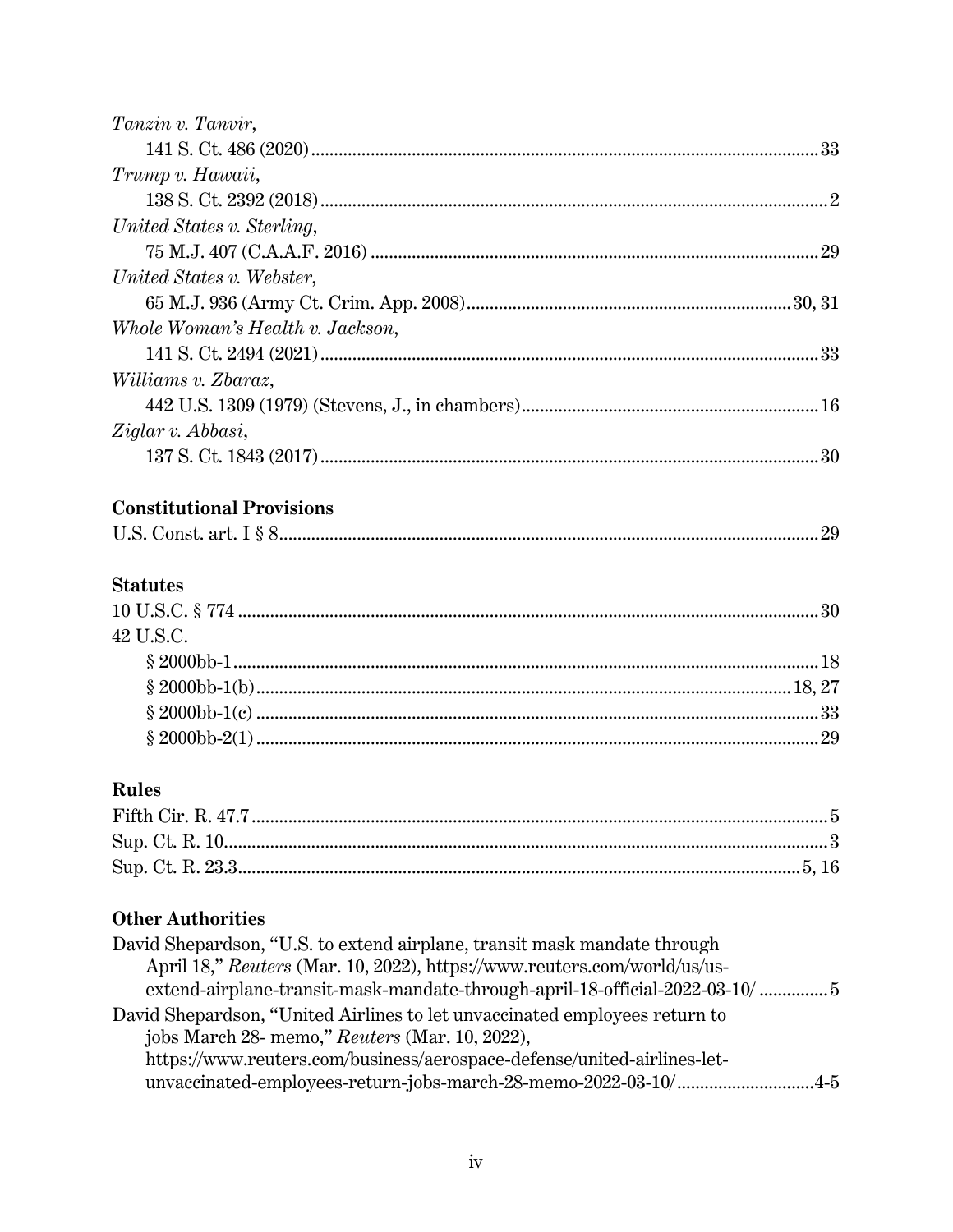| Diana Stancy Correll, "Omicron isn't significantly impacting Navy operations, |  |
|-------------------------------------------------------------------------------|--|
| admiral says," Navy Times (Jan. 27, 2022),                                    |  |
| https://www.navytimes.com/news/your-navy/2022/01/27/omicron-isnt-             |  |
|                                                                               |  |
| U.S. Navy COVID-19 Updates, Mar. 9, 2022, https://www.navy.mil/US-Navy-       |  |
|                                                                               |  |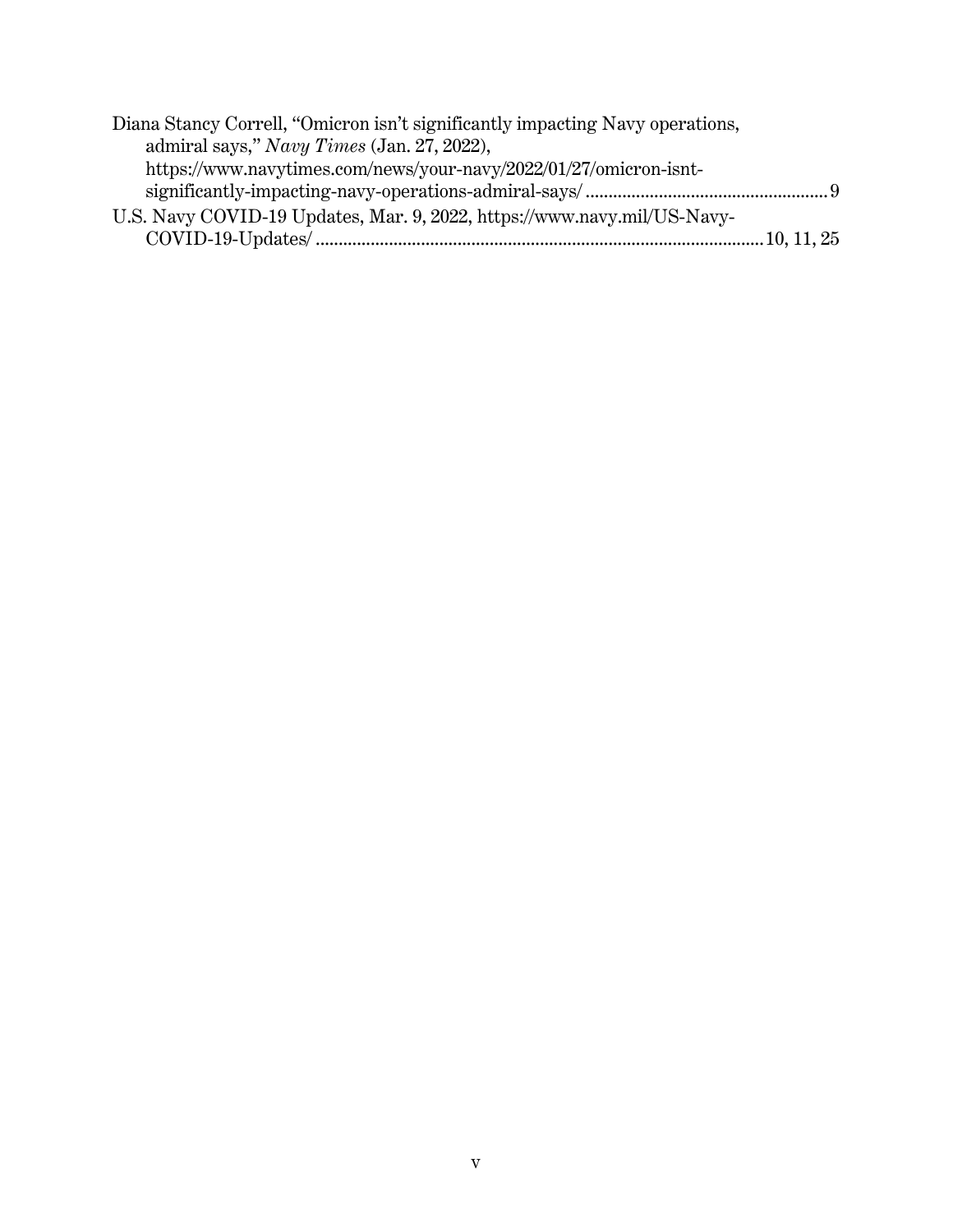# **INTRODUCTION AND REASONS TO DENY THE APPLICATION**

The preliminary injunction at issue does not require the Navy<sup>[1](#page-6-0)</sup> to deploy any of the thirty–five plaintiffs—U.S. Navy SEALs and Naval Special Warfare personnel honorably serving our country. Both the district court and the Fifth Circuit confirmed that. App.14a, 27a-28a, 60a, 66a. [2](#page-6-1) The injunction merely preserves the status quo while this case is litigated. Far from supplanting military judgment, the injunction retains the judgments the Navy *already made* in terms of plaintiffs' jobs, pay, and training. The only things that changed those judgments were plaintiffs' requests for accommodation of their sincere religious beliefs against COVID-19 vaccination. The evidence shows that before those requests, the Navy assigned plaintiffs to their current duty stations and even successfully deployed many of them during the pandemic despite vaccination status. But the Navy has not granted a single request for religious accommodation for any servicemember, though it has granted hundreds of non-religious exemptions. While judges should not presume to run the military, neither may courts turn a blind eye to violations of the Constitution or the Religious Freedom Restoration Act (RFRA). And the Navy cannot cloak its desire to punish plaintiffs for

<span id="page-6-0"></span><sup>&</sup>lt;sup>1</sup> Applicants are Secretary of Defense Lloyd Austin and Secretary of the Navy Carlos Del Toro in their official capacities, as well as the Department of Defense (DoD). This brief refers to the Applicants collectively as "the Navy."

<span id="page-6-1"></span><sup>&</sup>lt;sup>2</sup> "App." refers to the Applicants' appendix. "Resp.App." refers to the Respondents' appendix. "ROA" refers to the record on appeal filed with the Fifth Circuit.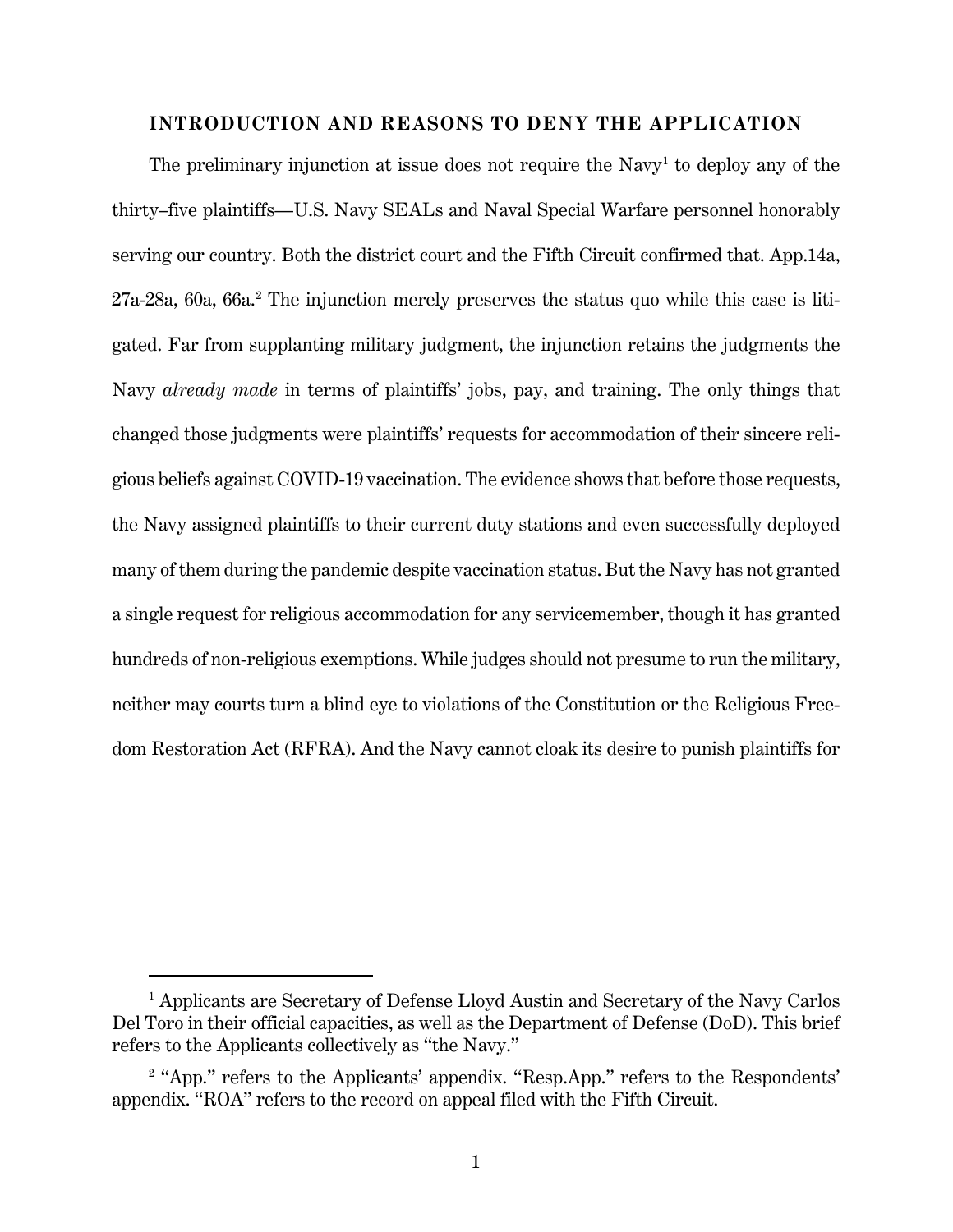requesting religious accommodation in claimed "operational" needs without judicial scrutiny. [3](#page-7-0) Allowing blind deference to military preferences, as the Navy urges, would rewrite RFRA. Only Congress may do that. And it would be inappropriate to create new legal doctrine in this procedural posture.

A stay is unwarranted. The Navy cannot show that it is likely that this Court would grant certiorari because the Navy is unlikely to prevail on the merits. Despite over 99% of the Navy being vaccinated, App.6a, the Navy has not granted a single religious exemption for the COVID-19 vaccination to any active or reserve duty servicemember while granting hundreds of exemptions for secular reasons, including to other members of Naval Special Warfare (NSW), App.7a. The Navy argues that plaintiffs' positions in the NSW community justify the denial of their requests, but individual circumstances are not considered in the Navy's religious accommodation process, which the district court found to be "by all accounts . . . theater," based on the evidence. App.31a. The Navy is "rubber stamp[ing]" a denial on every religious accommodation request regardless of individual circumstances, merely paying lip service to their exacting burden. App.31a; *see also* Part I.A *infra*. The Navy's stay application does not even mention this important part of the lower court decisions and the district court's factual findings. Thus, the Navy also cannot show that it is likely to succeed on the merits because its farcical religious accommodation process violates

<span id="page-7-0"></span><sup>3</sup> *See Korematsu v. United States*, 323 U.S. 214, 234 (1944) (Murphy, J., dissenting), *abrogated by Trump v. Hawaii*, 138 S. Ct. 2392 (2018) ("Individuals must not be left impoverished of their constitutional rights on a plea of military necessity that has neither substance nor support. Thus, like other claims conflicting with the asserted constitutional rights of the individual, the military claim must subject itself to the judicial process of having its reasonableness determined and its conflicts with other interests reconciled.")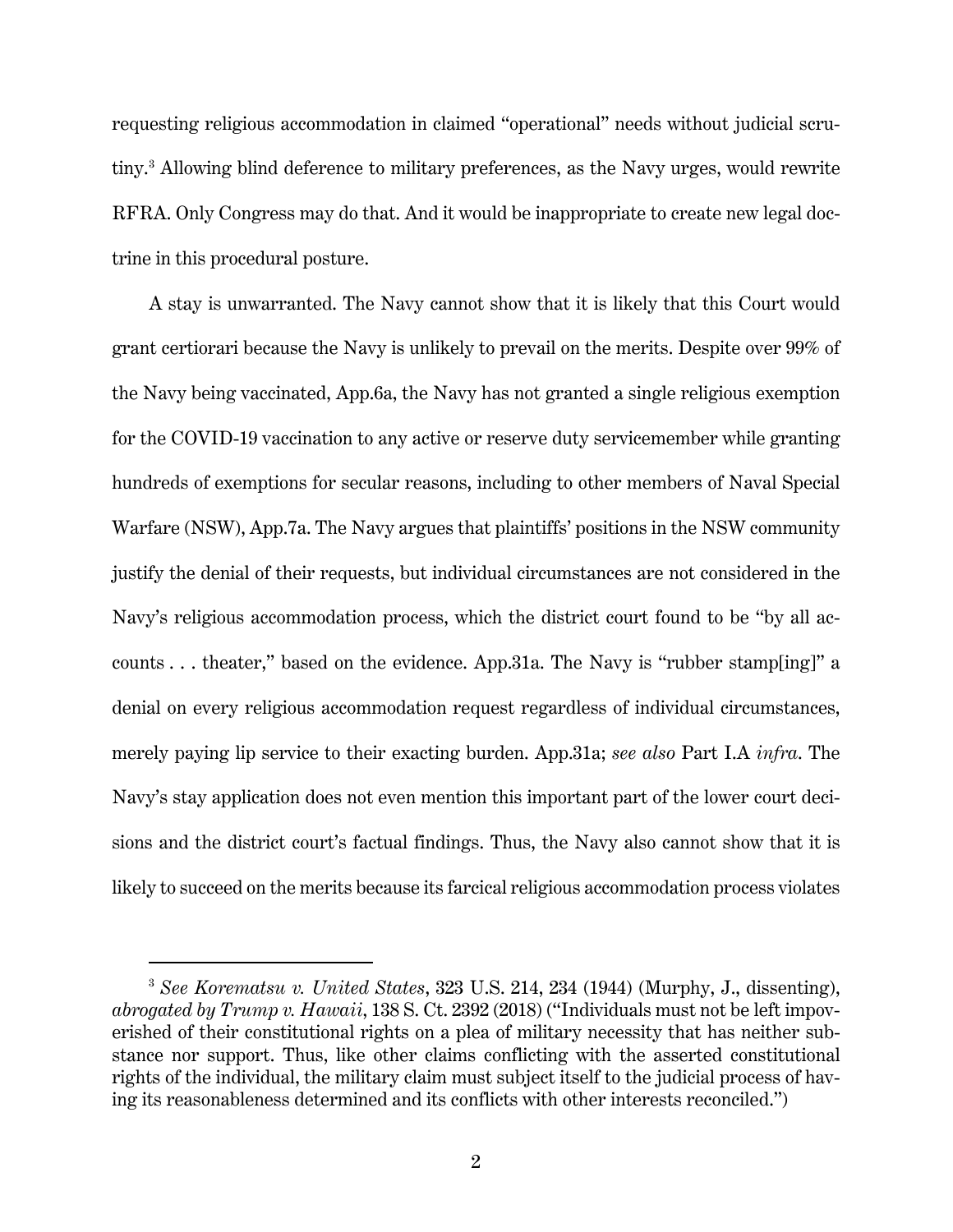RFRA. And while this case involves an important issue, there is no circuit split, and both this case and others involving RFRA claims against military vaccine mandates are still in preliminary stages of litigation. *See* Sup. Ct. R. 10.

If the injunction does not require the Navy to deploy plaintiffs,  $4$  what is the Navy really asking this Court to allow it to do while the case proceeds? Simple: It wants license to engage in hostile tactics designed to coerce plaintiffs into disregarding their religious beliefs. The Navy claims a stay permitting these actions is necessary for health, safety, and force readiness, but those broadly stated concerns are a fig leaf. The Navy's implementation of the vaccine mandate is underinclusive because it has allowed secular exemptions and tolerates the presence of COVID-positive individuals, which undermines the Navy's asserted compelling interests. *See* Part I.B *infra*. It does not take specialized military judgment to see that the Navy's actions have little to do with those interests, as the evidence shows. As a few examples, the Navy:

(1) denied one plaintiff medical treatment for a traumatic brain injury because it will not allow him to travel by car to receive it, ROA.2408, 2662-63, 2674-76, 2978-79, 3005-07;

<span id="page-8-0"></span><sup>&</sup>lt;sup>4</sup> The Navy contends that the injunction "compelled it to send one respondent to Hawaii for duty on a submarine against its military judgment." Appl. 2. This is inaccurate for several reasons: (1) That respondent, Navy Diver 2, who just arrived in Hawaii on March 9, already had orders from the Navy to report to Hawaii for duty before asserting his religious beliefs; (2) Navy Diver 2's orders do not attach him to a submarine; and (3) Navy Diver 2's master diver in Hawaii informed him that he would not be attached to a submarine or deployed while unvaccinated. Resp.App. 2a-3a. In January, Respondents filed a motion alleging that the Navy violated the preliminary injunction by preventing Navy Diver 2 from executing his orders to report to Hawaii for permanent duty, thereby keeping him for several months in a location where he could not do his job and was only supposed to be for a few weeks. ROA.2679. The Navy disagrees. But the district court has yet to rule on this motion.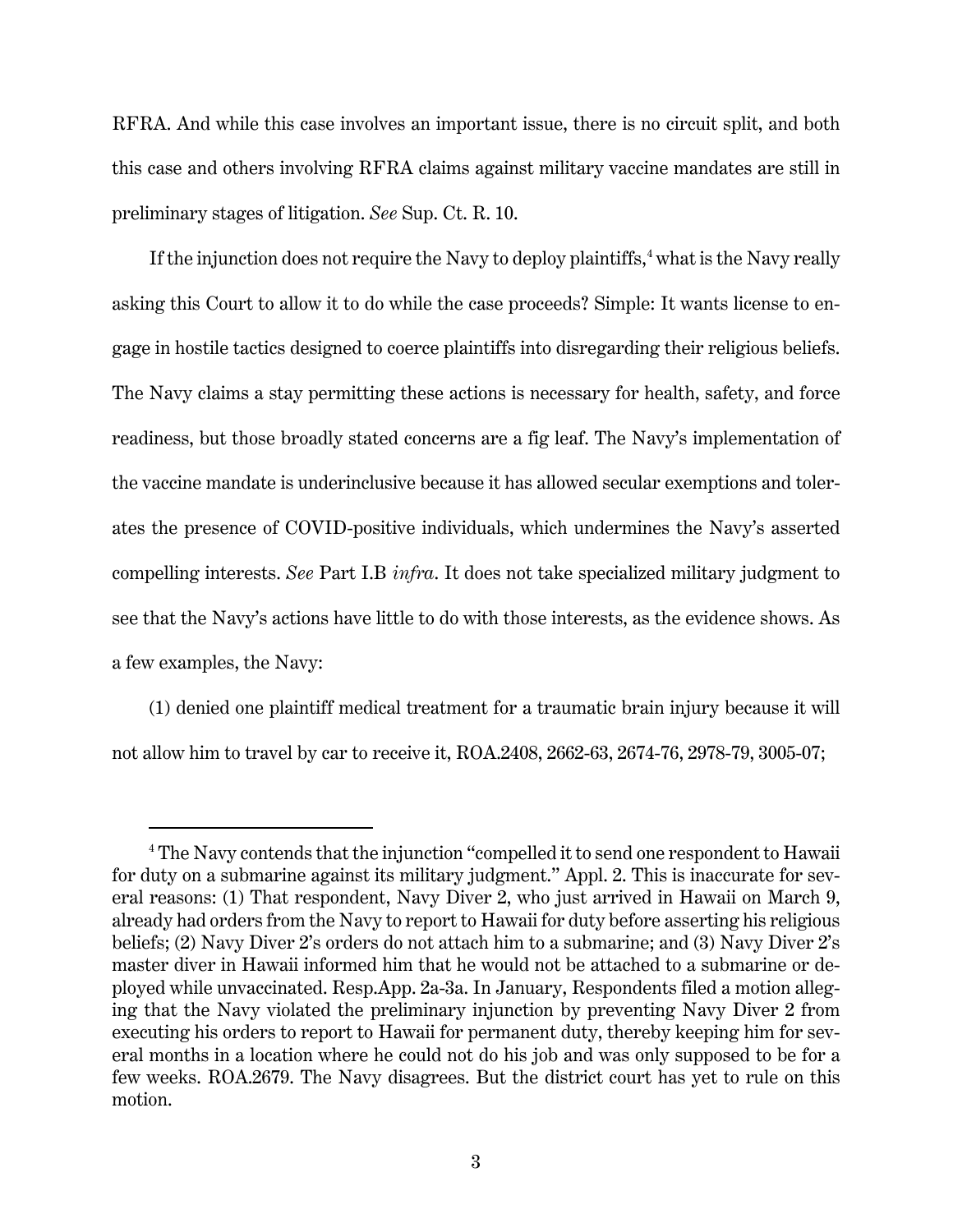(2) demands that a former SEAL Team Six member, decorated officer, and 25-year veteran on the cusp of medical retirement comply with the vaccination mandate despite his sincere religious beliefs, ROA.1201-04, 2196, 2977, Resp.App.10a-11a;

(3) denied some plaintiffs training to obtain or maintain highly specialized qualifications, even though those qualifications are needed and enhance safety, ROA.2685-86, 2694- 95, 3012-14, 3049-50; Resp.App.5a-6a, 12a;

(4) punished other plaintiffs by forcing them to pick up trash, pull weeds, take out the Chief's trash, and pick lint out of Velcro, *see* ROA.2687, 3010; Resp.App.2a; *see also*  ROA.2993-94, 2999, 3042 (explaining that these actions are punitive).

Irrationally, the Navy continues to rely on other plaintiffs in their normal capacities despite their vaccination status, *see, e.g.*, Resp.App.6a; ROA.3045, 3049, and even assigned one plaintiff to take the temperatures of those entering base facilities, Resp.App.2a, and others to escort retired servicemembers, ROA.3041. Meanwhile, the world continues to rec-ognize that the threat of COVID-19 is waning,<sup>[5](#page-9-0)</sup> as the Navy's own policies acknowledge. In

<span id="page-9-0"></span><sup>&</sup>lt;sup>5</sup> As one prominent example of this recognition, "[d]ue to substantial changes in the scope and severity of the pandemic as well as the guidance of public-health authorities, United has announced that all employees who were placed on temporary unpaid leave as an accommodation will be returned to their previous jobs." Motion to Vacate Panel Opinion and Dismiss Appeal as Moot 1, *Sambrano v. United Airlines*, No. 21-11159 (5th Cir. Mar. 10, 2022). "This change in policy is the result of materially reduced rates of COVID-19 incidence, high levels of vaccination, and the reduced severity of the Omicron variant (which is much less likely to result in hospitalization or death than earlier variants)." *Id.* at 3.

United's decision reinstates 2,200 employees (out of 67,000) who had accommodations to the vaccine requirement. *See* David Shepardson, "United Airlines to let unvaccinated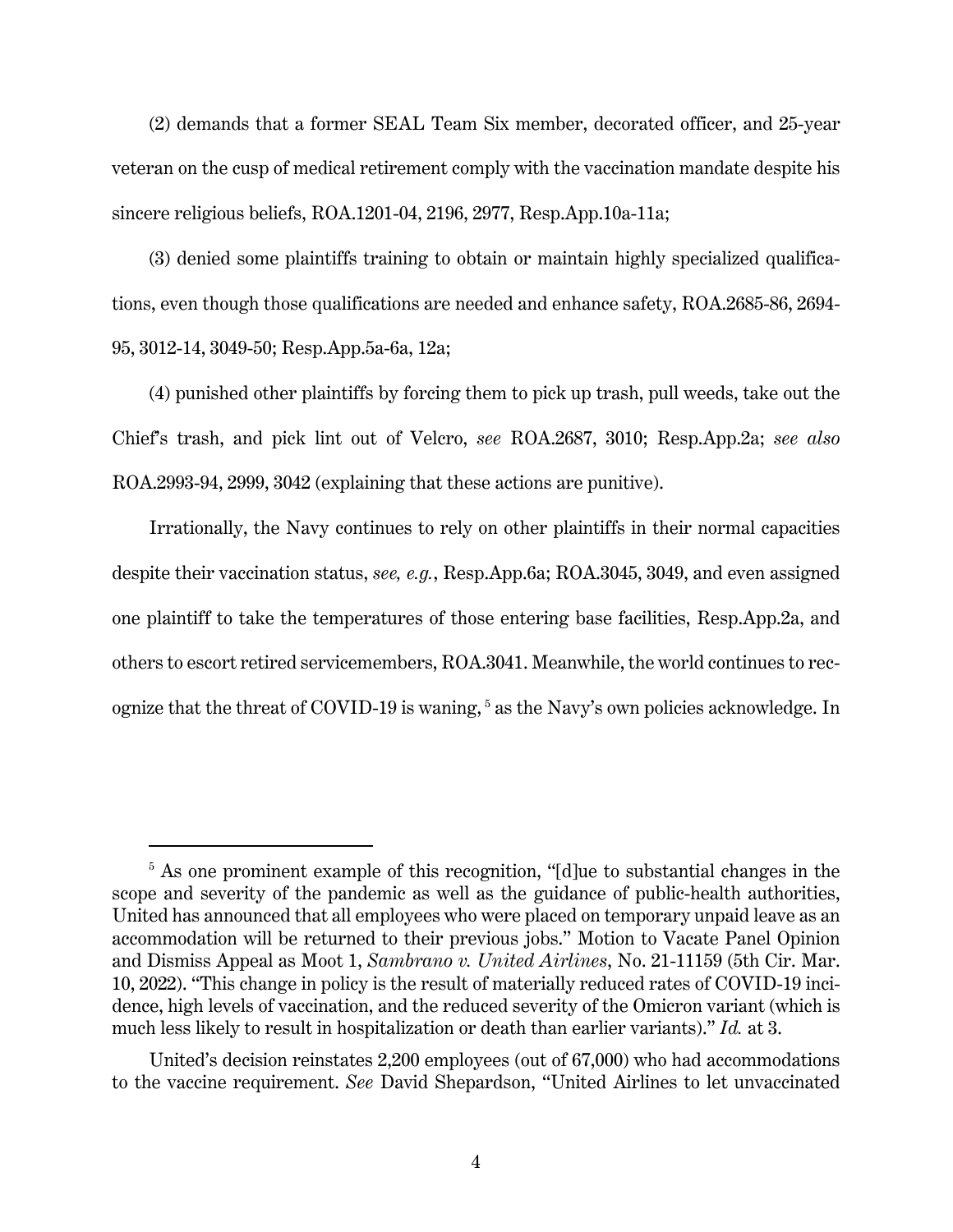short, the Navy cannot show that it is suffering irreparable harm because it may not take adverse action against the thirty-five plaintiffs due to their religious accommodation requests. DoD policy does not permit that anyway. *See* Part II.A *infra*. On the other hand, the preliminary injunction is needed to protect plaintiffs' rights from further violation.

Intervention in this posture is also unwarranted because the district court is still considering the effect of the injunction. *See* Statement Part III *infra*. Thus, this Court's intervention may be unnecessary, depending on the lower courts' resolution of the motion. *See*  Sup. Ct. R. 23.3 ("An application for a stay shall set out with particularity why the relief sought is not available from any other court or judge.") $6$ 

The application should be denied.

employees return to jobs March 28- memo," *Reuters* (Mar. 10, 2022), https://www.reuters.com/business/aerospace-defense/united-airlines-let-unvaccinated-employees-returnjobs-march-28-memo-2022-03-10/.

Further, "the CDC said last week that 93% of the U.S. population is in a location where COVID levels are low enough that people do not need to wear masks." David Shepardson, "U.S. to extend airplane, transit mask mandate through April 18," *Reuters* (Mar. 10, 2022), https://www.reuters.com/world/us/us-extend-airplane-transit-mask-mandate-throughapril-18-official-2022-03-10/. "The administration is also considering lifting requirements that international visitors get a negative COVID-19 test within a day of travel, officials said, as many countries have dropped testing requirements." *Id.*

<span id="page-10-0"></span><sup>&</sup>lt;sup>6</sup> This Court has denied stays where the litigation is proceeding quickly. "Respect for the assessment of the Court of Appeals is especially warranted when that court is proceeding to adjudication on the merits with due expedition." *Doe v. Gonzales*, 546 U.S. 1301, 1308 (2005) (Ginsburg, J., in chambers). The Navy's opening brief in the Fifth Circuit is due on March 28, 2022, and the Navy has not requested that the Fifth Circuit expedite the appeal. Preliminary injunction appeals in the Fifth Circuit receive calendaring priority and preference in processing and disposition. Fifth Cir. R. 47.7. Proceedings in the district court also continue. App.14a at n.7. Thus, the case is proceeding with all "due expedition," *Doe*, 546 U.S. at 1308, and the Navy does not argue otherwise. In fact, it waited weeks to request a stay from the district court. *Compare* App.56a *with* ROA.2545-48.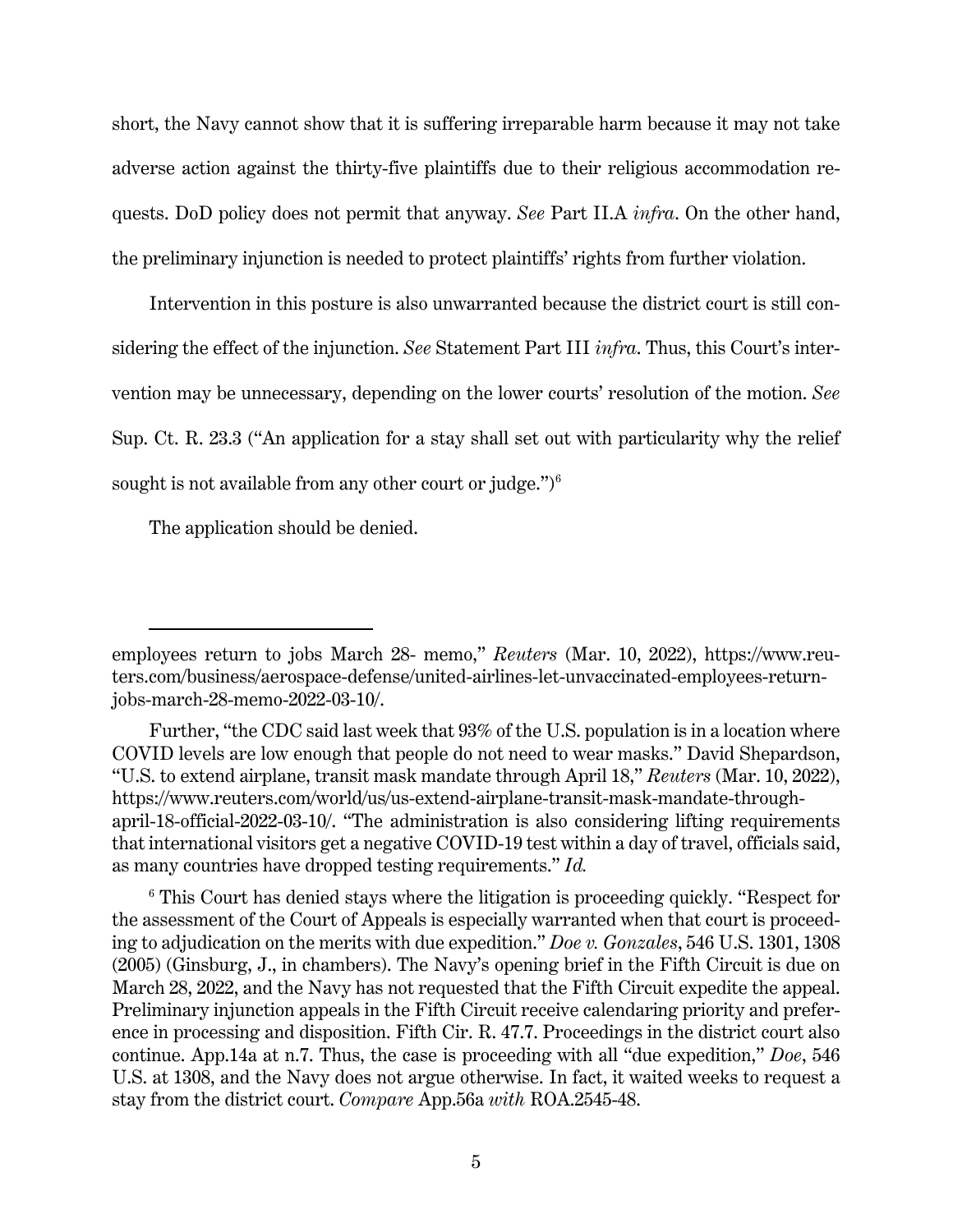#### **STATEMENT OF THE CASE**

#### **I. Factual Background**

Plaintiffs are U.S. Navy SEALs, Special Warfare Combatant Craft Crewmen (SWCCs), an Explosive Ordnance Disposal Technician (EOD), and Divers who object to receiving a COVID-19 vaccination based on their sincerely held religious beliefs. ROA.32- 33. Plaintiffs are each assigned to NSW Command units. ROA.34. Many plaintiffs are assigned to training commands; others are assigned to SEAL Teams. *See* ROA.2740, Resp.App.6a. Except for a few SEALs in a certain group (which no plaintiff is in), SEALs are not deployed with short notice. Resp.App.7a, 11a-12a; ROA.2740-41. [7](#page-11-0) Their commands operate on a predictable, cyclical basis. Resp.App.7a, 11a-12a; ROA.2741. That allows each SEAL Team to obtain training and qualifications required for specific missions, which is facilitated by the training commands. *Id.* Many plaintiffs hold highly specialized qualifications that enable them to perform their special operations missions and train other SEALs. ROA.39; *see* Resp.App.12a. Plaintiffs' sincerely held religious beliefs forbid them from receiving the COVID-19 vaccine for various reasons rooted in their Christian faith. ROA.40- 42, 1124-1275, 2396-97. Plaintiffs have each requested accommodation of their religious beliefs against COVID-19 vaccination from the Navy. ROA.47.

<span id="page-11-0"></span><sup>7</sup> Thus, none of the plaintiffs would be deployed with short notice on a mission like rescuing Captain Phillips from Somali pirates, *see* Appl. 4. The declarations of SEAL 16 and SEAL 18 (who was once a member of the Naval Special Warfare Development Group (DEVGRU)/SEAL Team Six, *see* ROA.2977) reproduced in the appendix, provide more explanation. *See* Resp.App.4a-15a.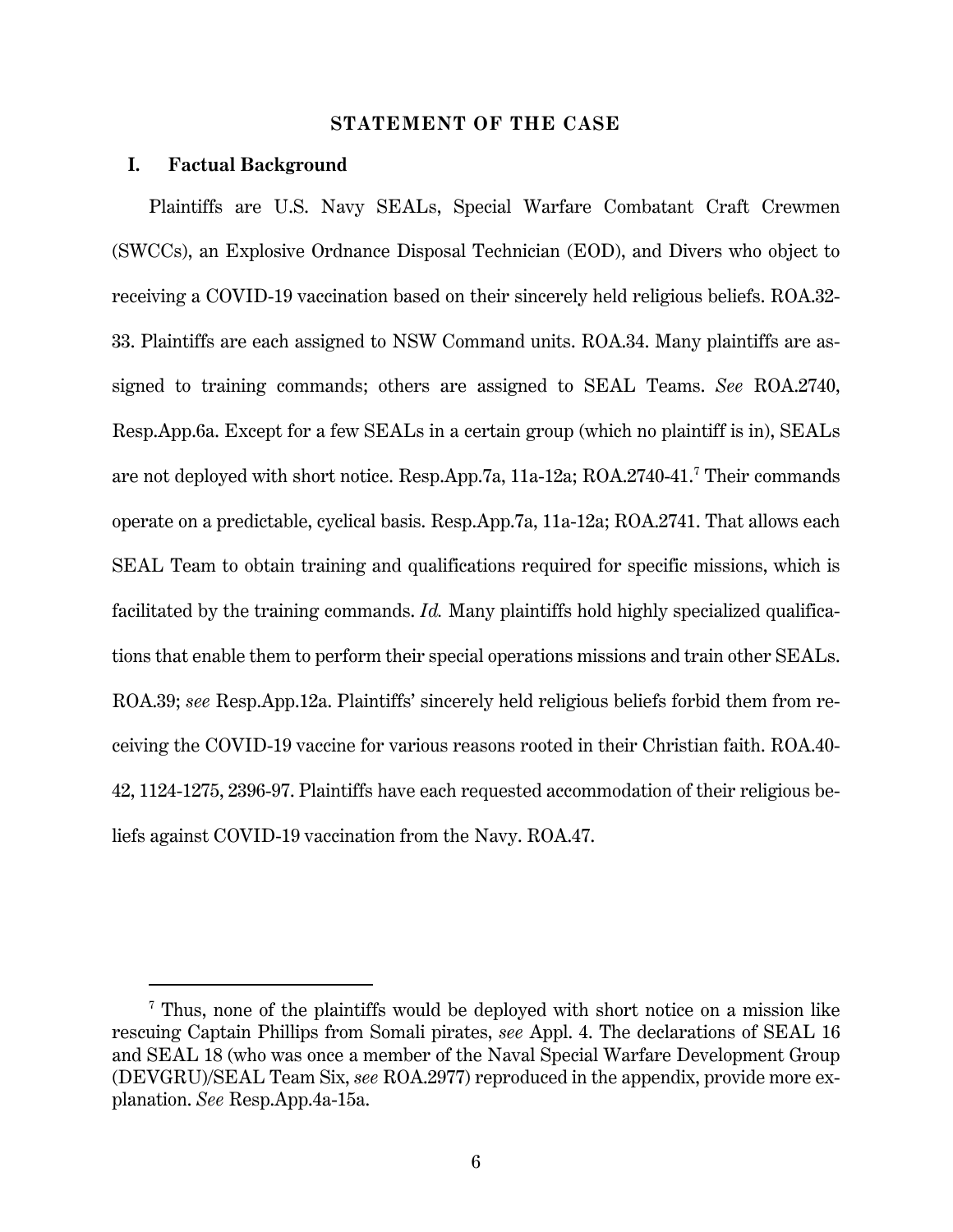#### **A. The Navy's vaccination policies**

On July 29, 2021, in addition to announcing vaccination mandates for federal employees and contractors, the President directed the Department of Defense (DoD) to require military servicemembers to receive a COVID-19 vaccination.ROA.523-25. About a month later, Secretary of Defense Lloyd Austin ordered DoD to vaccinate all active-duty and reserve servicemembers. ROA.399-400. Six days later, Secretary of the Navy Carlos Del Toro directed Navy active-duty and reserve personnel to become vaccinated within 90 and 120 days, respectively. ROA.402-03. Secretary Del Toro's order "exempted from mandatory vaccination" service members "actively participating in COVID-19 clinical trials[,]" even those receiving a placebo. ROA.403*.* His order warned that "failure to comply is punishable as a violation of a lawful order" and "may result in punitive or adverse administrative action or both." *Id.* It also authorized the Chief of Naval Operations and Commandant of the Marine Corps "to exercise the full range of administrative and disciplinary actions to hold nonexempt Service Members appropriately accountable." *Id.* Such actions "include, but [are] not limited to, removal of qualification for advancement, promotions, reenlistment, or continuation, consistent with existing regulations, or otherwise considering vaccination status in personnel actions as appropriate." *Id.*

In October 2021, the Chief of Naval Operations issued Navy Administrative Message (NAVADMIN) 225/21, which threatens religious objectors not only with the loss of their careers, but also with potentially crippling debt. App.81a-85a. NAVADMIN 225/21 states that "Navy service members refusing the COVID-19 vaccination, absent a pending or approved exemption, shall be processed for administrative separation." App.81a. It also provides that the Navy "may seek recoupment of applicable bonuses, special and incentive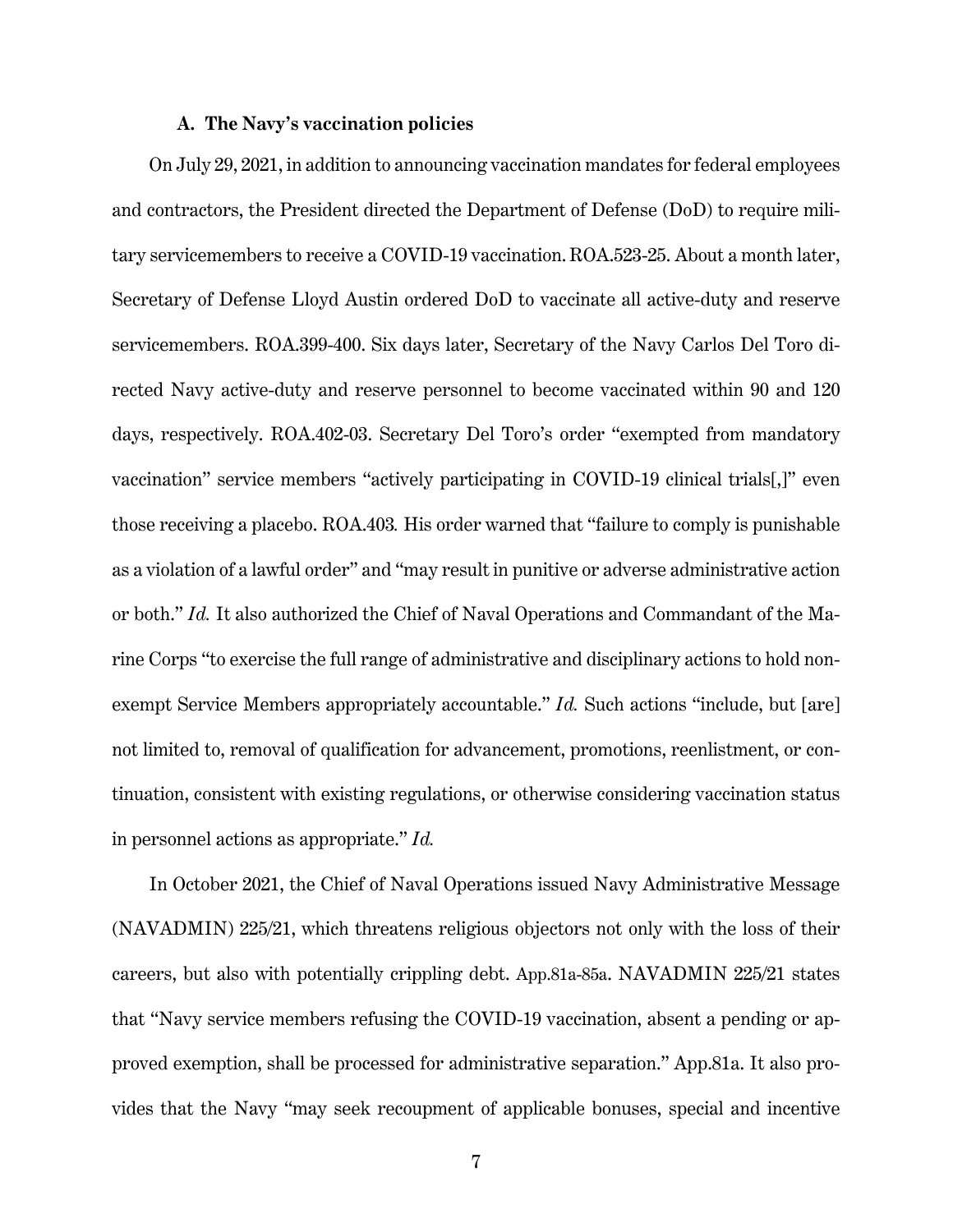pays, and the cost of training and education for service members refusing the vaccine." App.82a. Because of plaintiffs' extensive training, this means that the Navy could force each of them to pay back over \$1 million. ROA.39. NAVADMIN 225/21 also authorizes temporary reassignment of "Navy service members who refuse the COVID-19 vaccine, regardless of exemption status, based on operational readiness or mission requirements." App.83a. It also mandates that "[c]ommands shall not allow those refusing the vaccine to promote/advance, reenlist, or execute orders, with the exception of separation orders, until the CCDA has completed disposition of their case." App.84a.

In November 2021, the Navy issued NAVADMIN 256/21, App.86a-94a, which states that "Navy service members whose COVID-19 vaccination exemption request is denied are required to receive the COVID-19 vaccine . . . within 5 days of being notified of the denial." App.88a. It also authorizes adverse performance evaluations, denial of promotion or advancement, loss and required repayment of Navy-funded education, and possible loss of eligibility for some VA benefits such as the GI Bill, including the transfer of GI Bill benefits to dependents. App.90a-94a.

In recent months, the Navy relaxed COVID-related requirements but continues to enforce its vaccine mandate. In December 2021, the Department of Defense issued new guidance permitting DoD contractors to show a negative COVID test for access to DoD facilities instead of vaccination, and not requiring vaccination for members of the public accessing DoD facilities. Resp.App. 20a-22a. Many plaintiffs work regularly with contractors. In January 2022, the Navy issued NAVADMIN 07/22, which recognizes that COVID-19 will still be an issue despite nearly universal vaccination. ROA.2733-38. It permits individuals at high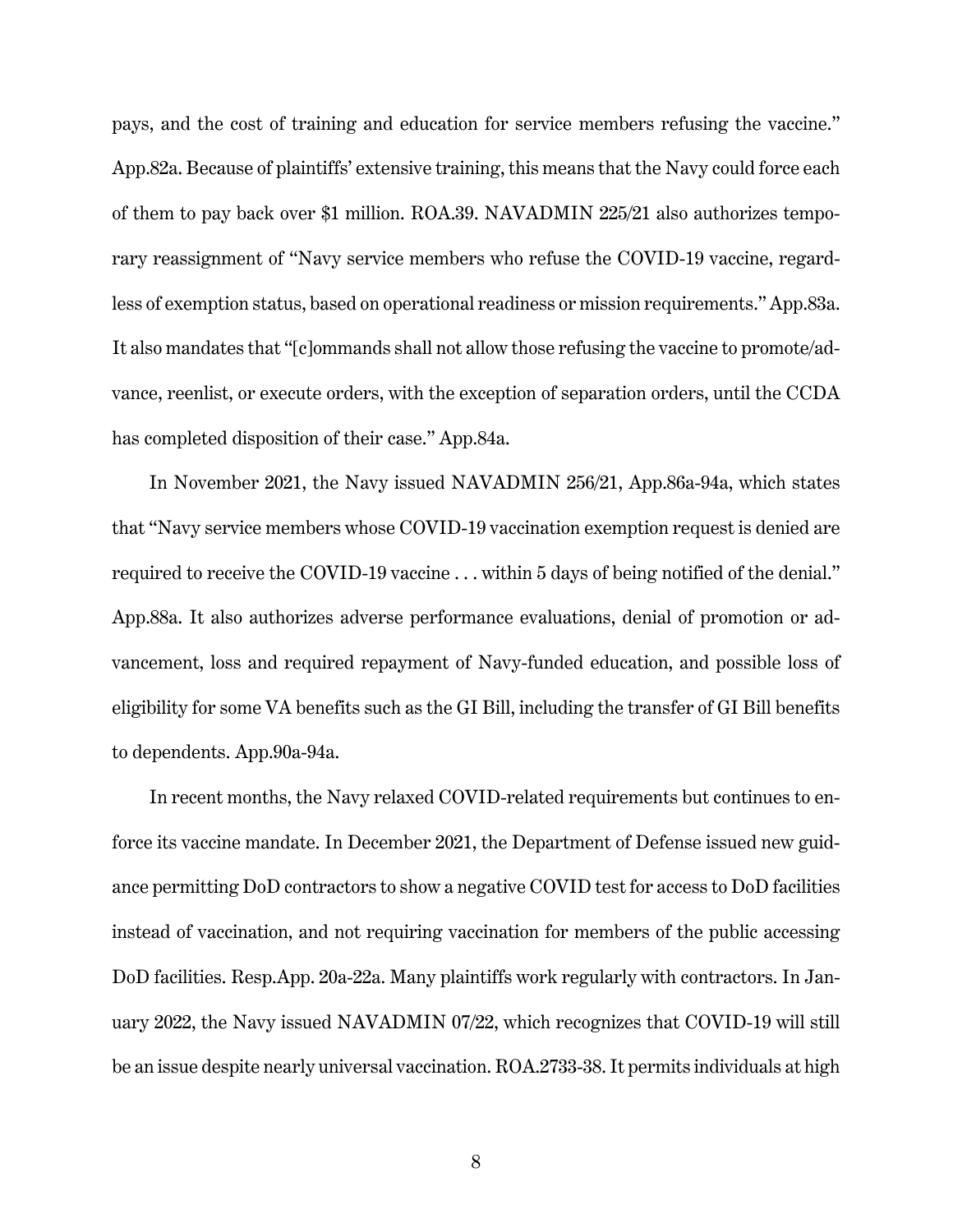risk for COVID-19 complications to be deployed. ROA.2736. It also instructs against retesting servicemembers on a ship after quarantine for COVID because they will likely still test positive, accepting that COVID-positive individuals will mingle with others. ROA.2735. In January 2022, the Navy admitted that over 99% of servicemembers are vaccinated, and that the Omicron variant has had "really no operational impact."[8](#page-14-0) In March 2022, DoD removed masking requirements for all DoD personnel and visitors in counties with medium or low COVID-19 community levels. Resp.App.48a-49a.

#### **B. The Navy's discriminatory actions**

On their face, the Navy's policies feign compliance with RFRA, as they require individualized assessment of religious accommodation requests and place the burden on the military to demonstrate a compelling justification for denials. *See* ROA.420-38, 440-48, 450- 66, 468-71. But as to the vaccine mandate, the district court found that the individualized assessments and compelling interest demonstration the policies require are a farce. The Navy uses a six-phase, fifty-step procedure to process religious accommodation requests. Resp.App.51a-84a. The process begins, however, by instructing an administrator to use a prepared disapproval template containing the same rationale, despite the differing circumstances of each servicemember submitting a request. Resp.App.58a, 73a. Each of the plaintiffs received virtually identical denials, and their denials are nearly identical to non-NSW servicemembers. *See, e.g.*, Resp.App.202a-211a. The Navy denied SEAL 2 and SEAL 3's

<span id="page-14-0"></span><sup>8</sup> ROA.2396, 2729; *see* also App.21a; Diana Stancy Correll, "Omicron isn't significantly impacting Navy operations, admiral says," *Navy Times* (Jan. 27, 2022), https://www.navytimes.com/news/your-navy/2022/01/27/omicron-isnt-significantly-impacting-navy-operations-admiral-says/ [https://perma.cc/77R3-WEUC].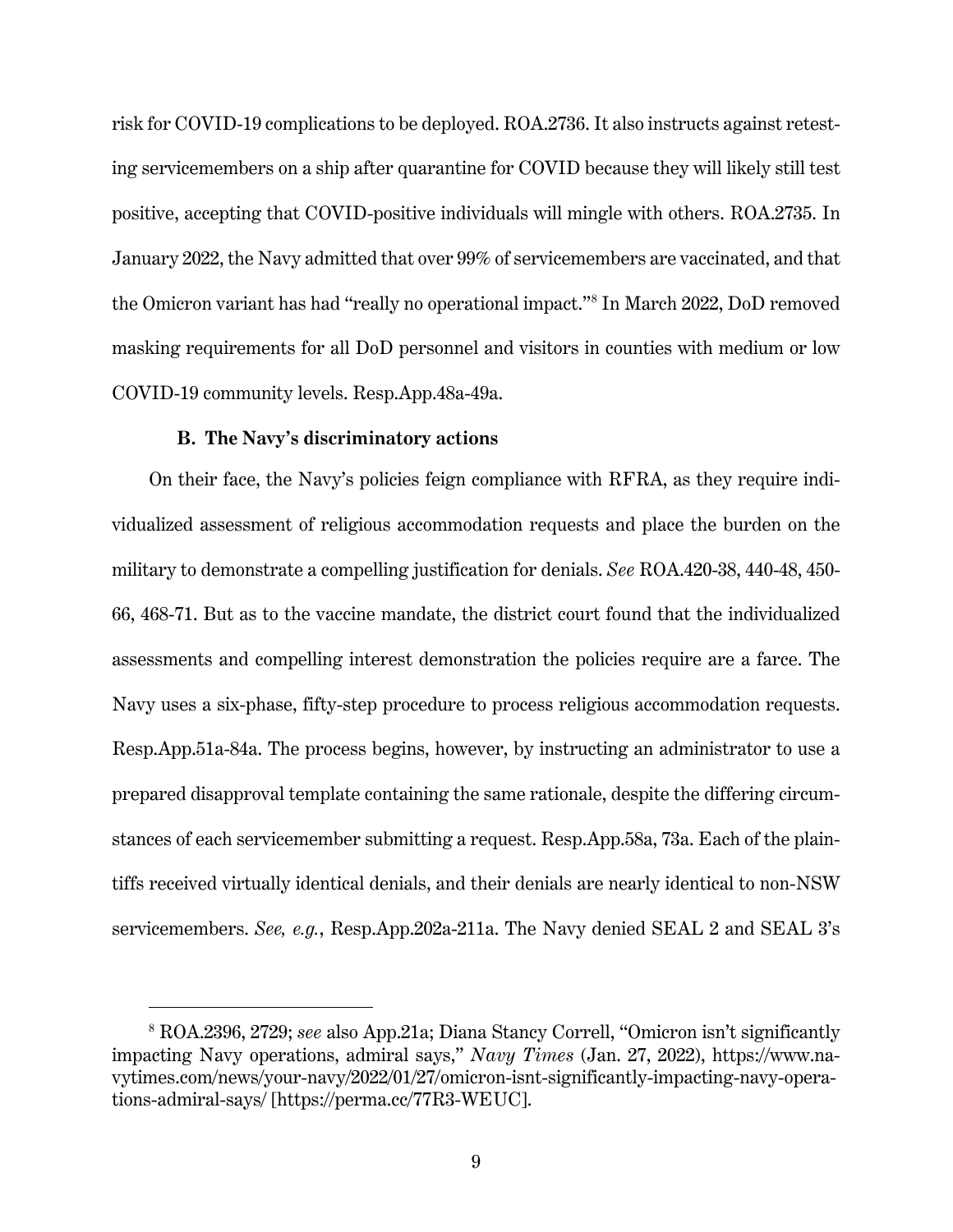requests despite their commanding officer, who is in charge of all SEAL training on the East and West coasts, recommending approval. ROA.3285-86, 3346-47. As that officer stated:

[T]he training environment [of the command] often requires close quarters contact for prolonged periods of time, however, successful mitigation measures have been implemented since the onset of COVID-19 to ensure the safety of the staff and students . . . The cumulative impact of repeated accommodations of religious practices of a similar nature would mean my command *is still able* to safely accomplish its mission and protect the health and safety of its members.

App.10a*.* The Navy applies the same purported "least restrictive means" analysis to each accommodation request, and it relies on outdated COVID-19 data from over six months ago, despite the dramatic changes in the virus, including its known transmissibility by vaccinated people. The Navy refuses to reconsider requests for accommodation based on changed circumstances. Resp.App.151a-196a. The Navy has also displayed "outright hostil[ity]" to plaintiffs' beliefs. App.26a; *see also, e.g.*, App.8a-9a, 12a. To date, the Navy has not granted a single exemption to an active-duty or active reserve servicemember for the COVID-1[9](#page-15-0) vaccination, or at all in the last seven years.<sup>9</sup> By contrast, the Navy has granted

<span id="page-15-0"></span><sup>&</sup>lt;sup>9</sup> The Navy claims that it very recently granted one religious exemption to a member of the inactive reserve. *See* Appl. 9 n.2. But it does not appear that the mandate even applies to inactive servicemembers. *See* ROA.399 ("all members of the Armed Forces under DoD authority on active duty or Ready Reserve"); App.82a (Navy vaccine mandate applies to "Active-duty service members and service members in the Selected Reserve only[,]" not Individual (inactive) Ready Reserve.) The Navy states elsewhere that this was only a "conditional approval" which means that "the individual is not required to be vaccinated while in the IRR, but must be fully vaccinated as defined in NAVADMIN 190/21 prior to returning to service." *See* U.S. Navy COVID-19 Updates, Mar. 9, 2022, https://www.navy.mil/US-Navy-COVID-19-Updates/ [https://perma.cc/5XB9-DYJ5].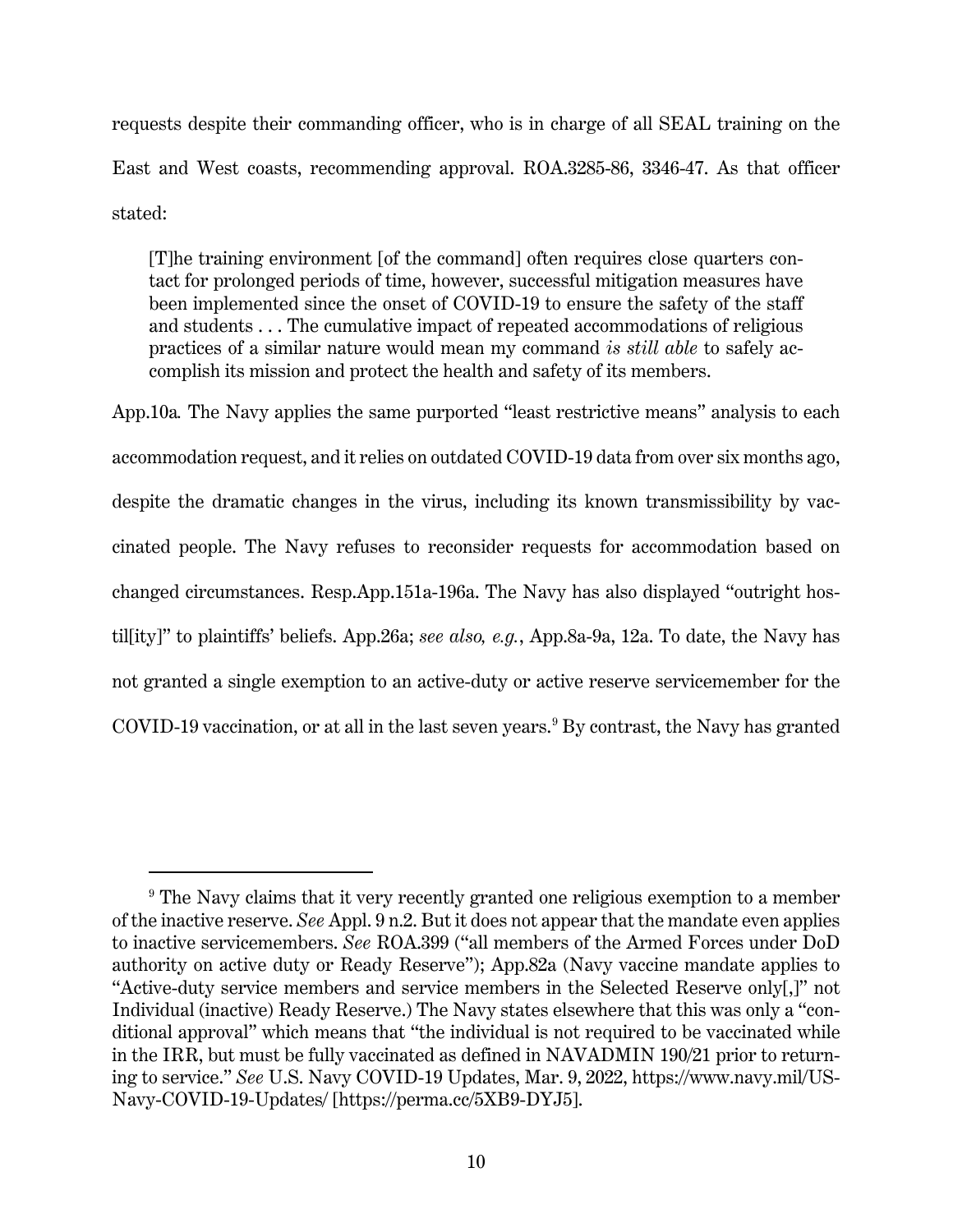exemptions to COVID-19 vaccination for secular reasons: twelve permanent medical exemptions, thirty-one administrative exemptions, and hundreds of temporary medical ex-emptions, including exemptions to members of the NSW community.<sup>[10](#page-16-0)</sup>

Even if it were possible for plaintiffs to receive a religious exemption, Article 15- 105(4)(n)(9) of the Manual of the Navy Medical Department (MANMED) states that special operations personnel, which includes plaintiffs, "refusing to receive recommended vaccines . . . based solely on personal or religious beliefs are disqualified. This provision does not pertain to medical contraindications or allergies to vaccine administration." App.77a. Trident Order #12 was issued in September 2021 and repeats the MANMED automatic disqualification for personal or religious objections. App.79a-80a. This means that even if a SEAL or other special warfare operator receives a religious exemption to a vaccine requirement, that servicemember is automatically disqualified from special operations duty (*i.e.,* made non-deployable), which means the loss of special duty pays and the potential loss of the member's special warfare device pin. (SEALs wear the famous "Trident.") The district court reserved judgment on whether these policies are neutral between religious and secular exemptions until the merits stage. App.62a-63a.

#### **C. Harm to plaintiffs**

Even if the Navy's religious accommodation process were not a farce with a predetermined outcome, it has provided plaintiffs no relief. Each plaintiff submitted an accommodation request, some as early as August 2021, but none have been approved. ROA.2397, 2856.

<span id="page-16-0"></span><sup>10</sup> U.S. Navy COVID-19 Updates, *supra* n.6 (as of March 9, 2022); *see also* App.20a.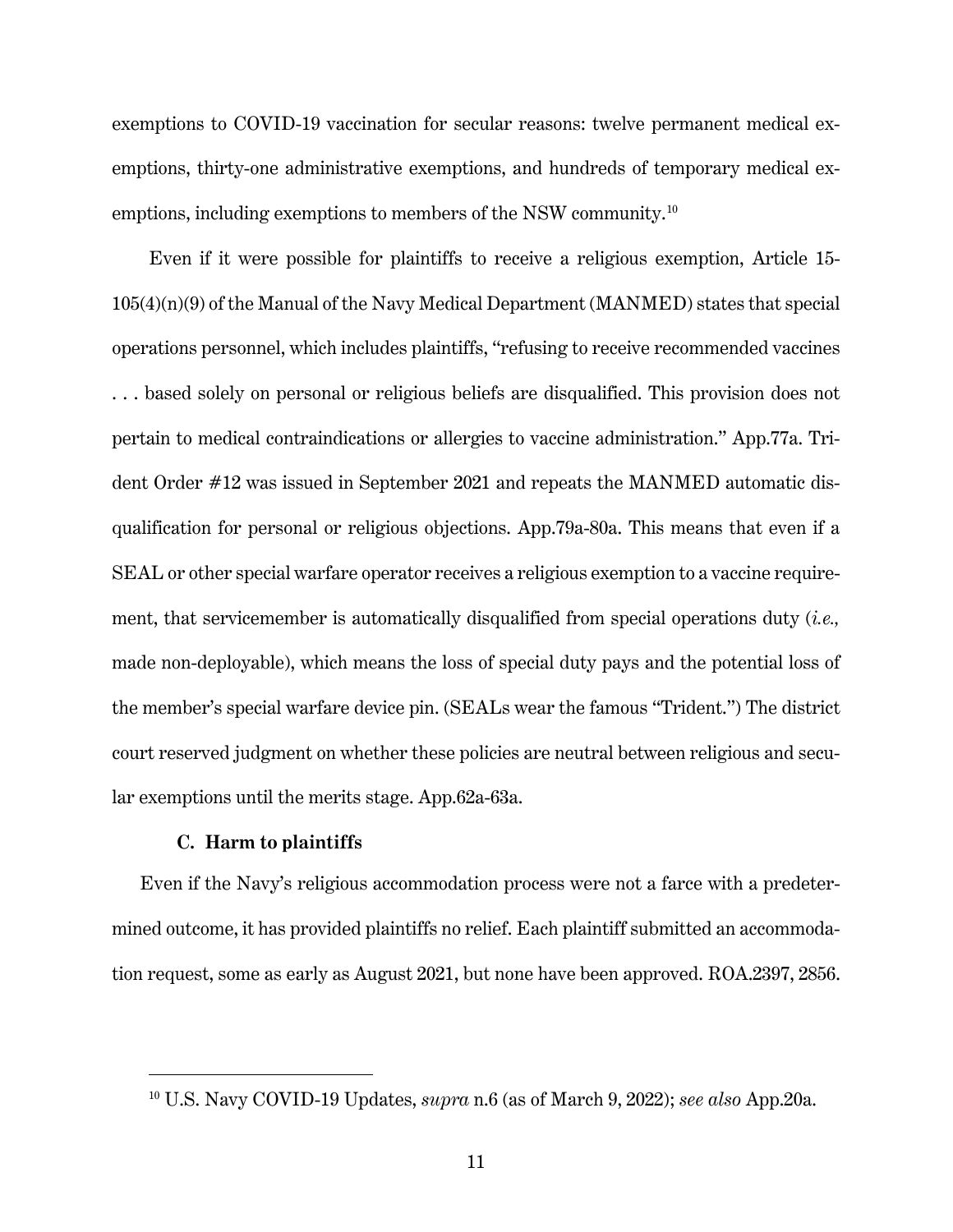Even submission of an accommodation request resulted in coercive and punitive action against plaintiffs. *See* ROA.1131-32, 1136, 1144-45, 1158-59, 1173, 1176, 1181, 1185, 1189-90, 1199, 1202-04, 1208, 1215-16, 1224-25, 1232, 1237, 1242, 1255, 1260, 1263, 2146, 2175, 2181, 2184, 2190, 2193, 2196, 2199, 2205-06, 2209, 2217-18, 2221, 2224, 2228, 2239, 2242, 2247-48, 2254-55, 2674-75, 2678-80, 2685-87, 2694-95, 2697-98, 2700-01, 3005-07, 3009-10, 3012-14, 3037-38, 3040-42, 3044-45, 3048-50; App.8a-9a, 45a, 53a-54a.

#### **II. Procedural History**

Plaintiffs sued on November 9, 2021, asserting claims under the Free Exercise Clause, RFRA, and other provisions of federal law. ROA.32-80. Plaintiffs moved for a preliminary injunction based on their religious liberty claims on November 24. ROA.201-46. The district court held a preliminary injunction hearing on December 20, ROA.25, and three plaintiffs testified. *See* App.9a-12a (summarizing testimony). The Navy offered no witnesses. The district court granted the preliminary injunction on January 3, 2022. App.56a. The preliminary injunction order enjoined the Navy "from applying MANMED § 15-105([4])(n)(9); NAVAD-MIN 225/21; Trident Order #12; and NAVADMIN 256/21 to plaintiffs. Defendants are also enjoined from taking any adverse action against Plaintiffs on the basis of Plaintiffs' requests for religious accommodation." *Id.*

The Navy filed a notice of interlocutory appeal on January 21 and filed a motion for partial stay of the injunction pending appeal in the district court on January 24. ROA.2508- 09, 2545-47. [11](#page-17-0) Plaintiffs filed a motion for order to show cause as to why the Navy should

<span id="page-17-0"></span> $11$  The Navy requested only a "partial stay" because it conceded that it would not court martial or separate plaintiffs pending the litigation.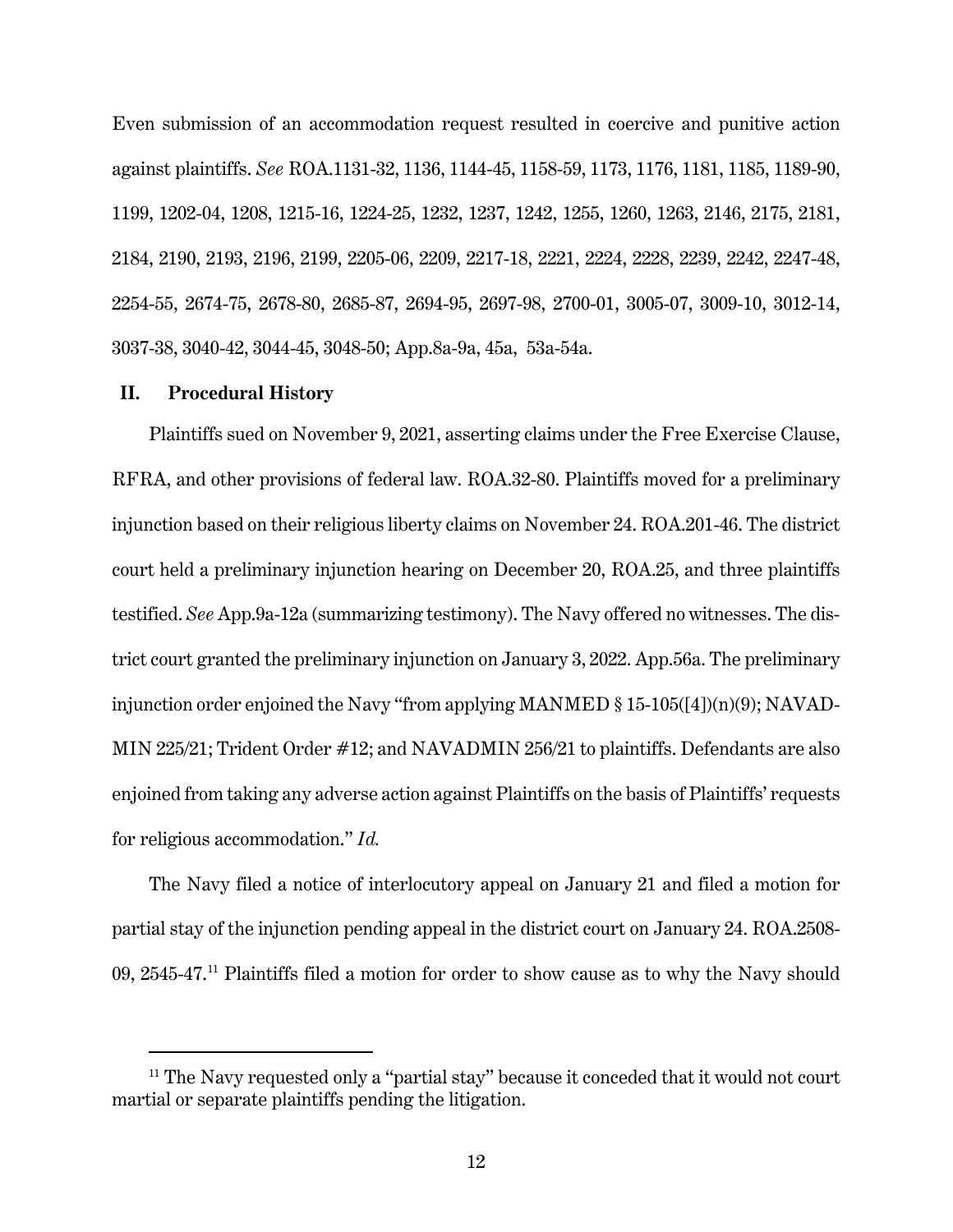not be held in contempt for violating the preliminary injunction on January 31. ROA.2650- 69. That motion is fully briefed as of February 13. ROA.2974-86. The district court denied the Navy's motion for partial stay on February 13. App.66a.

The Navy filed a motion for partial stay pending appeal on February 16, and the Fifth Circuit denied the motion on February 28. App.1a. The Fifth Circuit rejected the Navy's argument that the preliminary injunction interfered with their "deployment, assignment, and other operational decisions." App.27a. It noted that "the district court clarified that the preliminary injunction 'simply prohibits adverse action against Plaintiffs based on their requests for religious accommodation.' Defendants therefore remain able to make decisions based on other neutral factors." App.27a-28a.

## **III. The Preliminary Injunction**

The Navy heavily emphasizes its claim that the preliminary injunction "usurps the Navy's authority to decide which servicemembers should be deployed to execute some of the military's most sensitive and dangerous missions." Appl. 1. But that is not true. Neither plaintiffs, the district court, nor the court of appeals have ever contended that the Navy is compelled by the preliminary injunction to deploy any of the thirty-five plaintiffs.

The Navy moved the district court to stay the preliminary injunction "to the extent the order precludes Defendants from making the assignment and reassignment decisions that the military deems appropriate, taking into account Plaintiffs' vaccination status, including with respect to deployment and training." App.13a. The district court denied the motion to stay, but it acknowledged that it "cannot[]require the Navy to place a particular SEAL in a particular training program. But it can—and must—prevent the Navy from taking punitive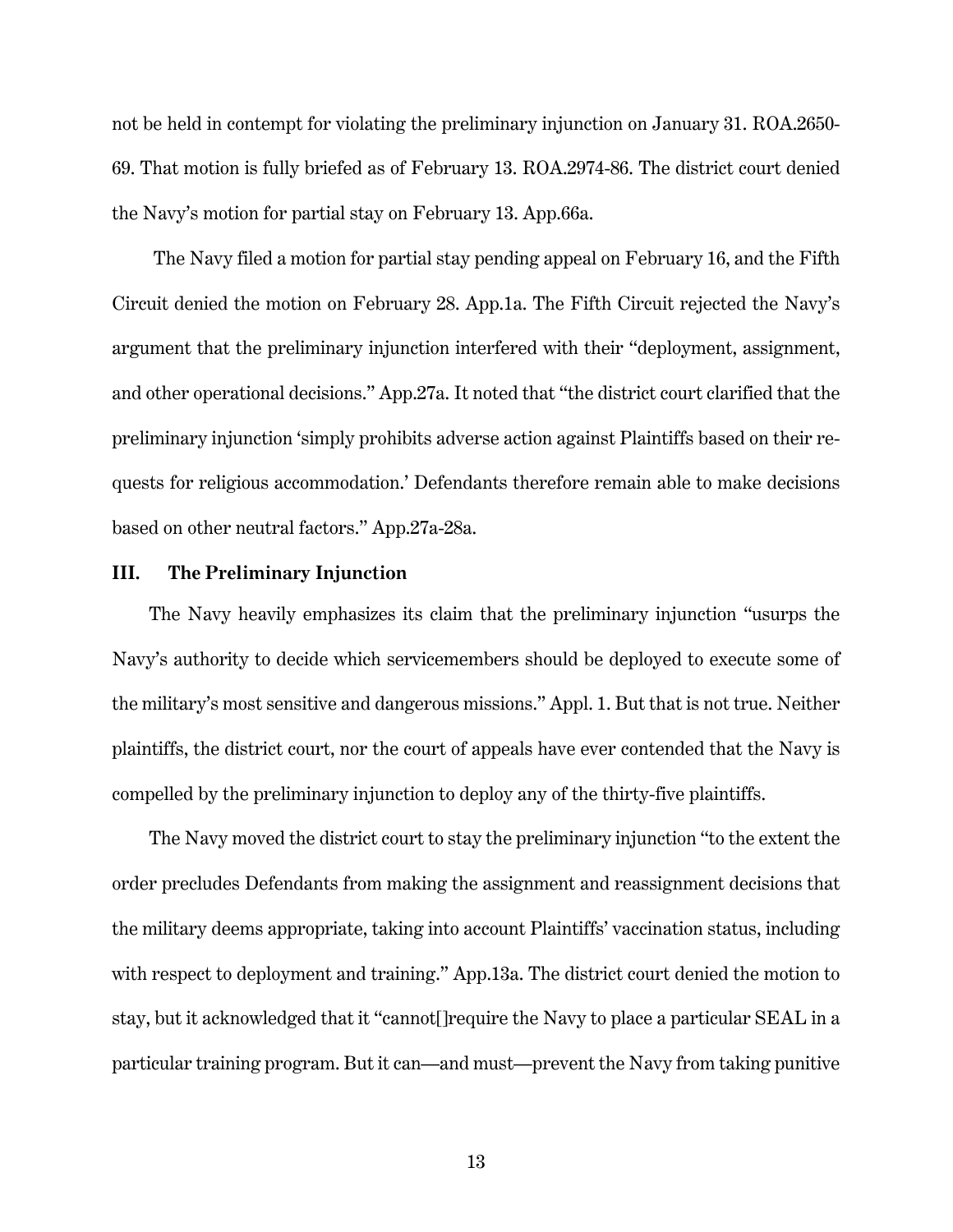action against that SEAL by blocking him from the training program *he would otherwise attend*." App.60a (emphasis added). The district court stated:

This Court has not required Defendants to make any particular personnel assignments. All strategic decisions remain in the hands of the Navy. Rather, the preliminary injunction simply prohibits adverse action against Plaintiffs based on their requests for religious accommodation.

App.60a. While clarifying that plaintiffs did not have license to "defy mitigation measures under the guise of following" the preliminary injunction order, the district court reiterated that "[t]he preliminary injunction is limited in scope. It enjoined the Defendants from applying the vaccine mandate to the thirty-five Plaintiffs here and prohibited adverse action on the basis of their religious accommodation requests." App.65a. The district court also reiterated that the preliminary injunction preserves the status quo by prohibiting adverse actions like deprivations of pay, training, and medical treatment: "[P]reserving the status quo means maintaining the preliminary injunction—in other words, preventing Plaintiffs from being deprived of pay, training, medical treatment, travel opportunities, and more." App.66a. The district court had no need to stay the injunction's application to deployment decisions if the injunction does not apply to them.

The Navy asked the Fifth Circuit to stay the preliminary injunction pending appeal "insofar as it precludes the Navy from considering plaintiffs' vaccination status in making deployment, assignment, and other operational decisions." App.2a. The Fifth Circuit also declined to issue such a stay because it had a similar understanding of the scope of the injunction. In response to the Navy's argument about deployment, the Fifth Circuit noted:

[T]he district court clarified that the preliminary injunction "simply prohibits adverse action against Plaintiffs based on their requests for religious accommodation." Defendants therefore remain able to make decisions based on other neutral factors.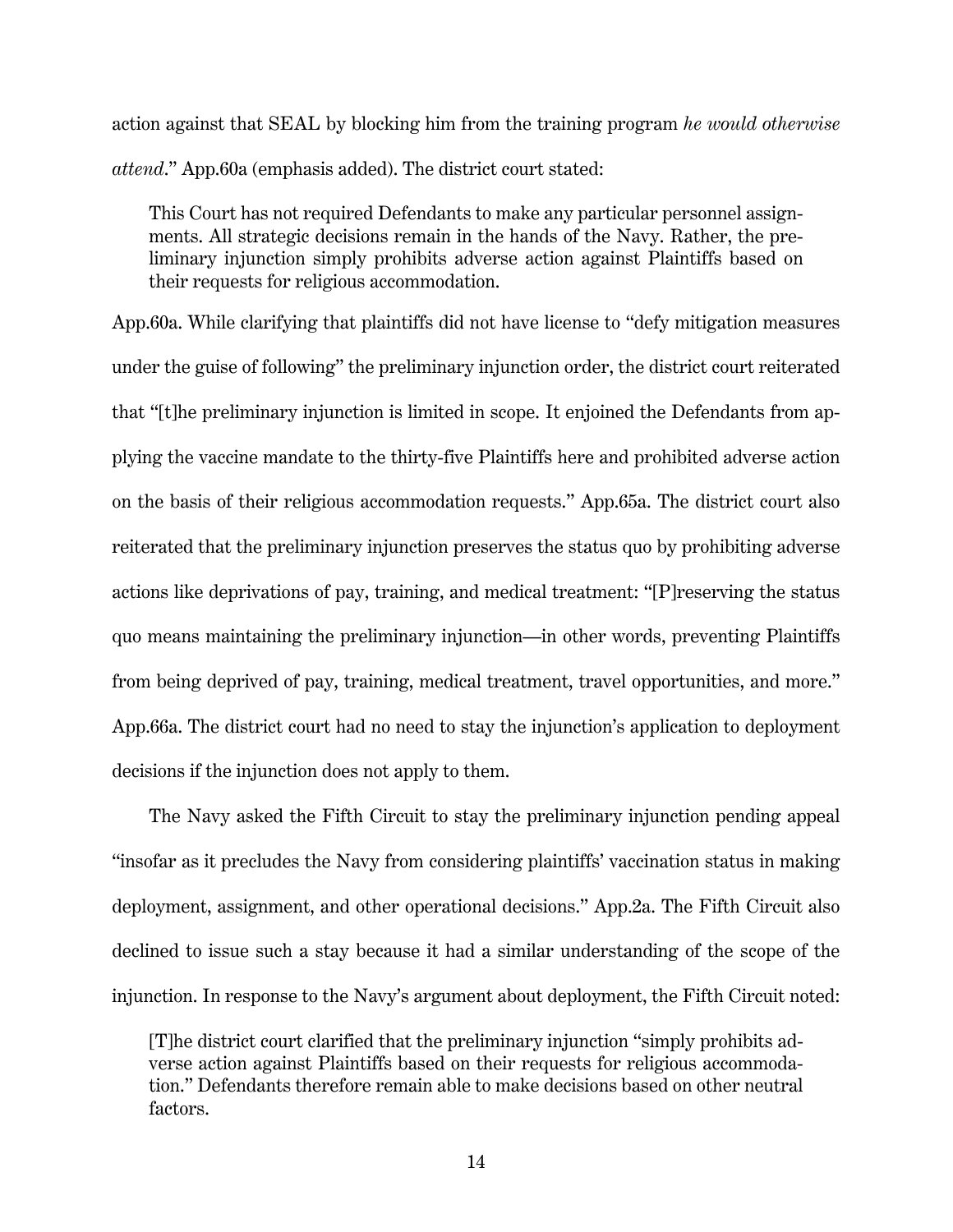App.27a-28a. Thus, neither the district court nor the court of appeals stated that the preliminary injunction requires the Navy to deploy plaintiffs.

Because of the district court's admonition that the preliminary injunction prevents the Navy from depriving plaintiffs of "pay" or taking "adverse action" because of their accommodation requests, the Navy may not classify plaintiffs as non-deployable and thus remove them from special operations duty because of their religious accommodation request under the preliminary injunction. As the Fifth Circuit said, "[t]he Navy may permissibly classify any number of Plaintiffs as deployable or non-deployable for a wide variety of reasons. But if the Navy's plan is to ignore RFRA's protections, as it seems to be on the record before us, courts must intervene . . . ." App.21a. Critically, however, classifying plaintiffs as "deployable" while the lawsuit proceeds (to ensure they will continue to receive special operations pay, which plaintiffs' families depend on) does not mean the Navy must actually *deploy*  any of the plaintiffs, and therefore does not "usurp[] the Navy's authority to decide which servicemembers should be deployed." Appl. 1. And given that NSW members may be deployed or not deployed for many reasons, and that it is unclear that deployment is a benefit, choosing not to deploy a particular plaintiff would not constitute "adverse action" under the injunction. App.56a, 65a.

While it is clear that the injunction does not require the Navy to deploy plaintiffs, the district court is still considering the full effect of the injunction on other decisions. Plaintiffs believe that the preliminary injunction prohibits the Navy from punishing plaintiffs or denying plaintiffs promotions and the ability to carry out orders given before plaintiffs submitted their religious accommodation requests, and the Navy disagrees. App.57a-58a. But

15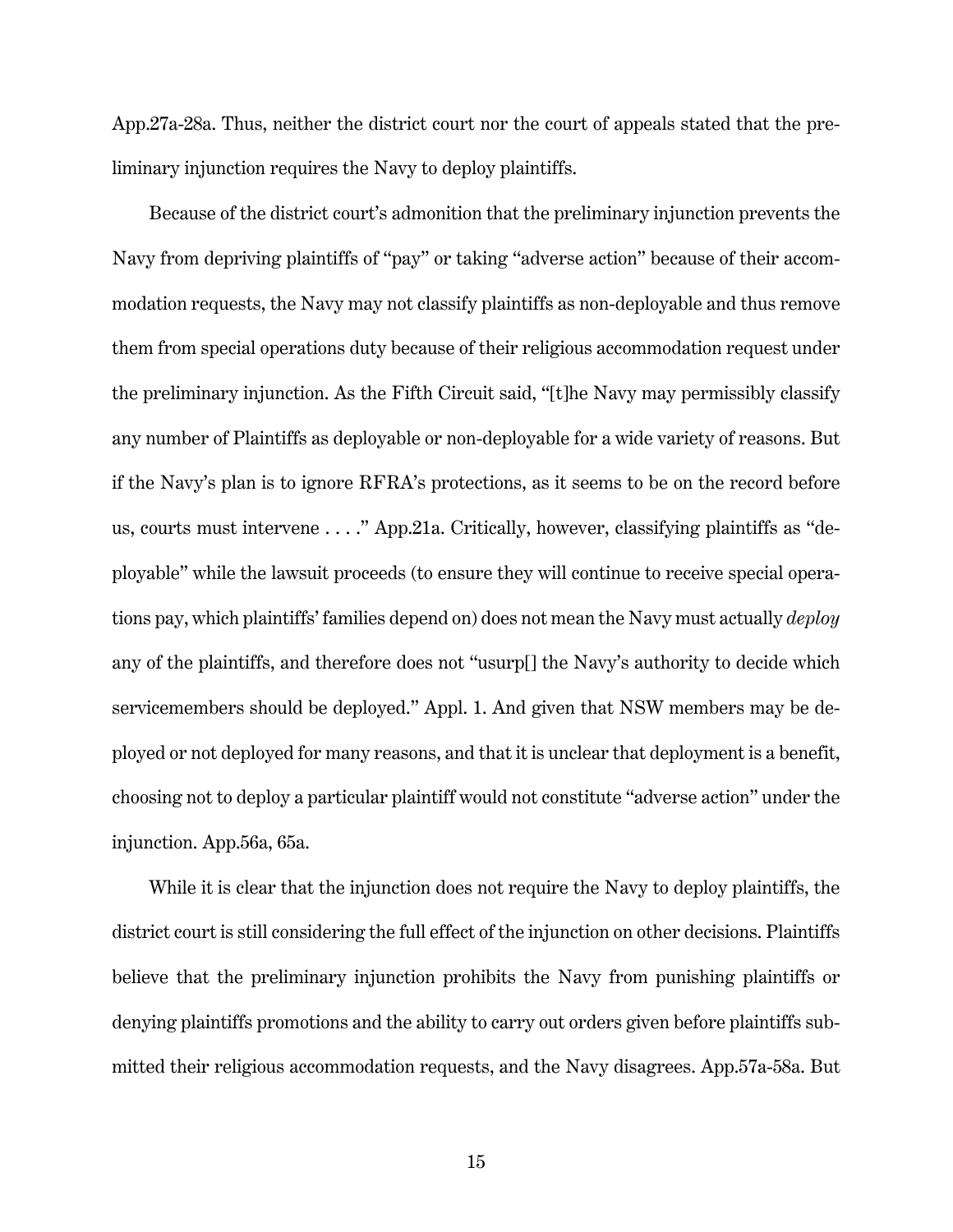the district court has yet to say whether it agrees with plaintiffs on anything except training, medical treatment, travel, and pay, *see* App.60a, 66a, and has yet to rule on the plain-tiffs' motion for order to show cause.<sup>[12](#page-21-0)</sup> As a result, the court of appeals has not passed on these questions either. Thus, this Court's intervention at this stage may be unnecessary, depending on the lower courts' resolution of the motion. *See* Sup. Ct. R. 23.3 ("An application for a stay shall set out with particularity why the relief sought is not available from any other court or judge.")

# **ARGUMENT**

A stay pending appeal is an "extraordinary" remedy. *Williams v. Zbaraz*, 442 U.S. 1309, 1311 (1979) (Stevens, J., in chambers); *see also Ruckelshaus v. Monsanto Co*., 463 U.S. 1315, 1316 (1983) (Blackmun, J., in chambers). "A stay is an intrusion into the ordinary processes of administration and judicial review, and accordingly is not a matter of right, even if irreparable injury might otherwise result to the appellant." *Nken v. Holder*, 556 U.S. 418, 427 (2009) (citation omitted). The applicant bears the "especially heavy" burden of proving that such relief is warranted. *Packwood v. Senate Select Comm. on Ethics*, 510 U.S. 1319, 1320 (1994) (Rehnquist, C. J., in chambers). To obtain a stay of an order issued by a lower court, "an applicant must show (1) a reasonable probability that four Justices will consider the issue meritorious enough to grant certiorari; (2) a fair prospect that a majority of the Court will vote to reverse the judgment below; and (3) a likelihood that irreparable harm will result from the denial of a stay." *Hollingsworth v. Perry*, 558 U.S. 183, 190 (2010).

<span id="page-21-0"></span> $12$  There is also still a motion to dismiss and transfer venue pending in the district court. App.14a at n.7.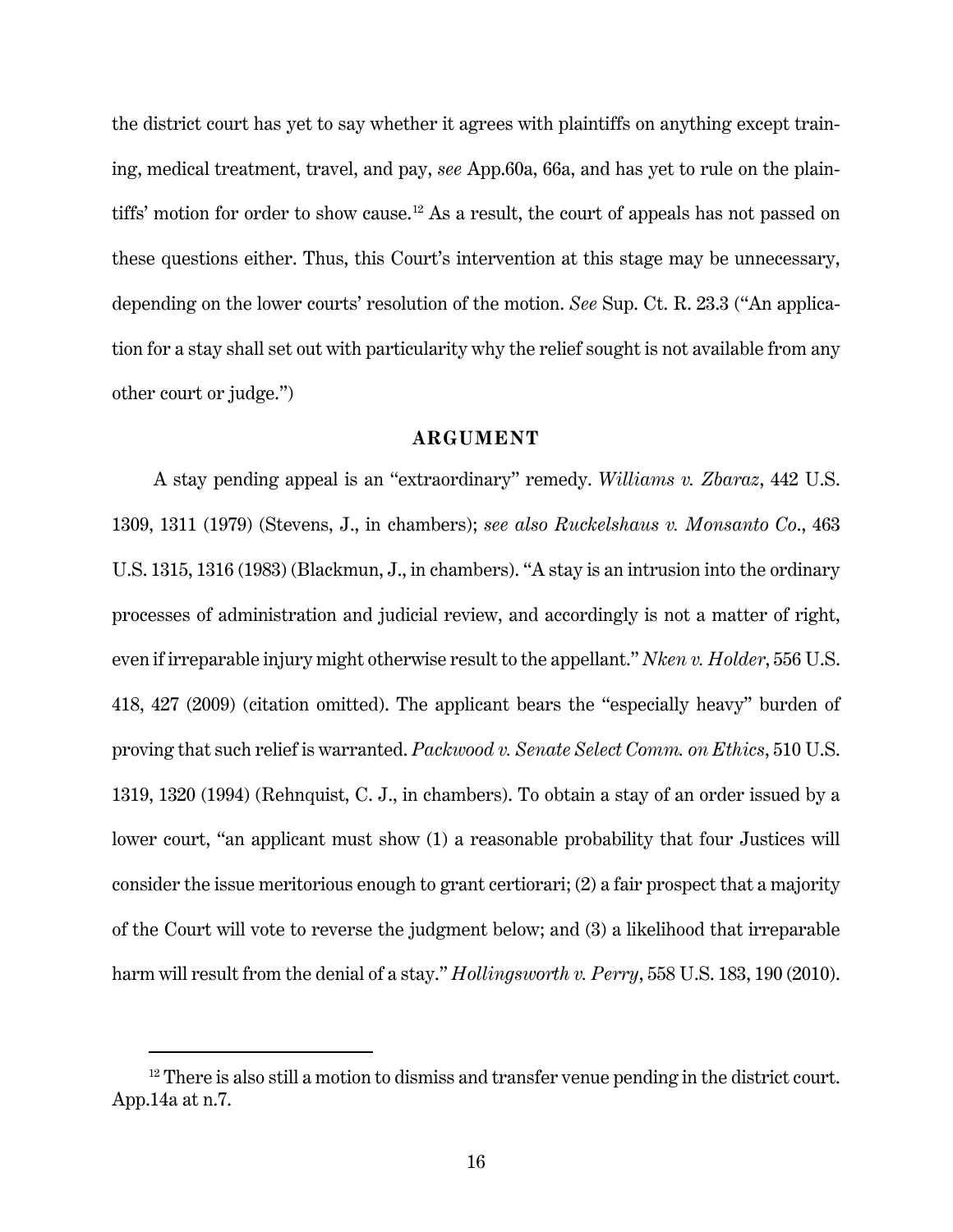The applicant must make a "strong showing" that it is likely to succeed on the merits. *Nken*, 556 U.S. at 426. "In close cases, the Circuit Justice, or the Court will balance the equities and weigh the relative harms to the applicant and to the respondent." *Hollingsworth*, 558 U.S. at 190. The Navy has not met its burden to justify the extraordinary relief of a stay of the preliminary injunction.

# **I. The Navy Is Unlikely to Succeed on the Merits Because the Application of Its Vaccine Mandate to Plaintiffs Violates RFRA.**

This case does involve important questions. But the Court's intervention at this stage is unwarranted for procedural and prudential reasons. It is also unwarranted because the Navy has not met its burden, as it cannot establish that it is likely to succeed on the merits, and thus that the Court would grant certiorari. The Navy's religious accommodation process, which it used to deny plaintiffs' religious accommodation requests, starts and ends with a boilerplate denial. *See* Resp.App.51a-84a. The Navy's stay application does not even acknowledge (or dispute) the district court's factual findings or the court of appeals' analysis on this point. The Navy's across-the-board, rubber-stamped denials do not comport with the individualized analysis required under RFRA. The Navy now argues that its boilerplate denials are justified as to the thirty-five plaintiffs because they are members of the NSW community, but it recites only more generalized interests inapplicable to many, if not all, of the plaintiffs. *See* Appl. 23-31. In any event, the Navy cannot show that it has a compelling interest in forcing each of the thirty-five plaintiffs to violate their religious beliefs by accepting COVID vaccination. It also cannot show, given current circumstances, that vaccination is the least restrictive means of accomplishing its interest. Nor can the Navy show that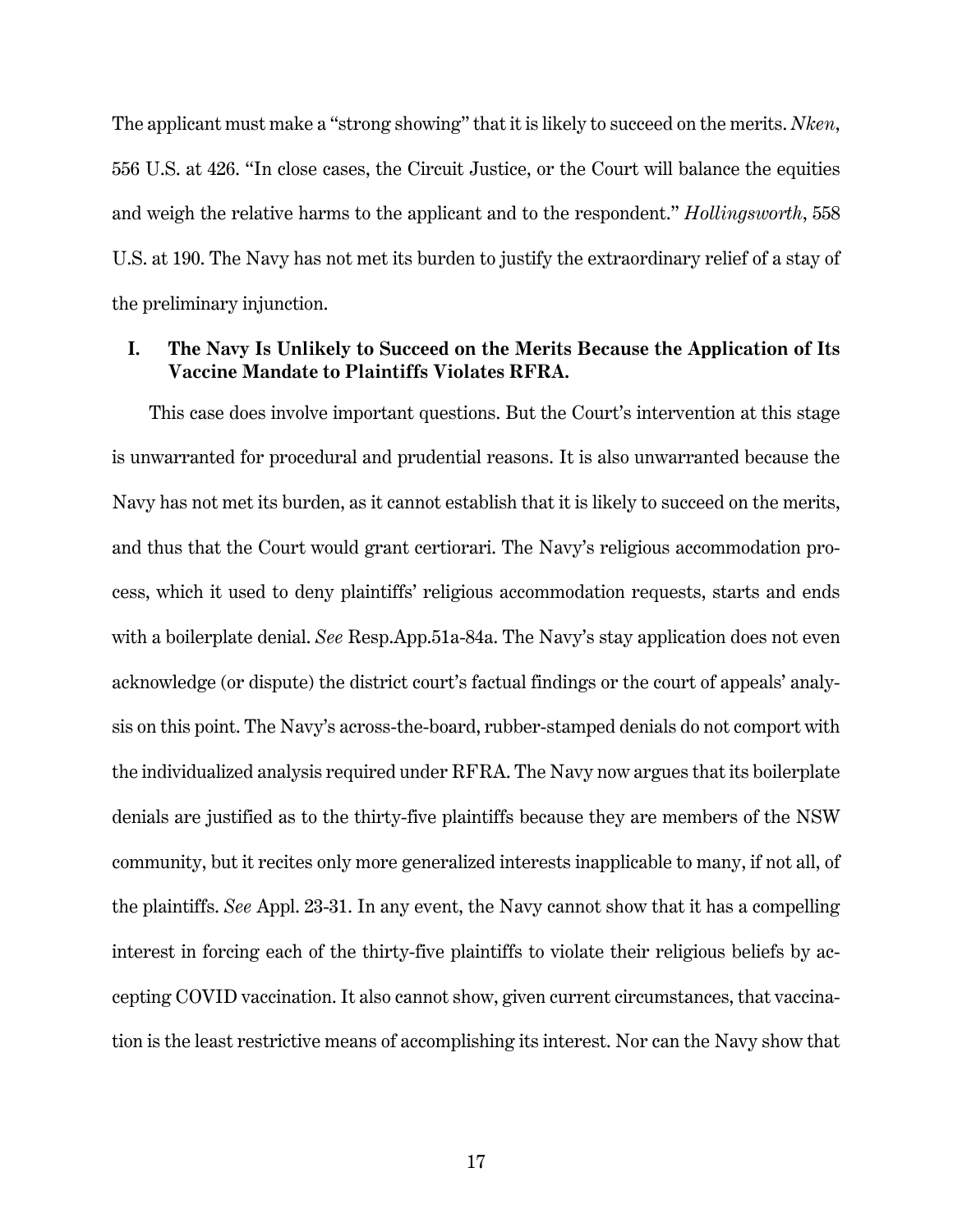it is suffering irreparable harm due to the preliminary injunction, which only requires what the DoD policies and those of other military branches require. *See* Part III *infra*.

#### **A. The Navy's religious accommodation process is a sham.**

"RFRA did more than merely restore the balancing test used in the *Sherbert* line of cases; it provided even broader protection for religious liberty than was available under those decisions." *Burwell v. Hobby Lobby Stores, Inc.*, 573 U.S. 682, 693 n.3 (2014); *accord Holt v. Hobbs*, 574 U.S. 352, 357 (2015) (RFRA "provide[s] greater protection for religious exercise than is available under the First Amendment.") Not only does RFRA require that the Government must demonstrate a "compelling governmental interest" to justify a substantial burden on religious beliefs, it also requires that the Government use the "least restrictive means" available for doing so. 42 U.S.C. § 2000bb–1(b). "The least-restrictivemeans standard is exceptionally demanding . . . ." *Hobby Lobby*, 573 U.S. at 728.

Defendants expect to meet this "exceptionally demanding" test by merely quoting the words "compelling interest" and "least restrictive means" in boilerplate denials, but the law requires far more than the Government's ipse dixit. "RFRA requires the Government to demonstrate that the compelling interest test is satisfied through application of the challenged law 'to the person' —the particular claimant whose sincere exercise of religion is being substantially burdened." *Gonzales v. O Centro Espirita Beneficente Uniao do Vegetal*, 546 U.S. 418, 430–31 (2006) (quoting 42 U.S.C. § 2000bb-1); *Hobby Lobby*, 573 U.S. at 726. As the Fifth Circuit said, Defendants' "institutional interests" here are "nevertheless insufficient under RFRA. The Navy must instead 'scrutinize[] the asserted harm of granting specific exemptions to particular religious claimants.'" App.24a. "RFRA 'demands much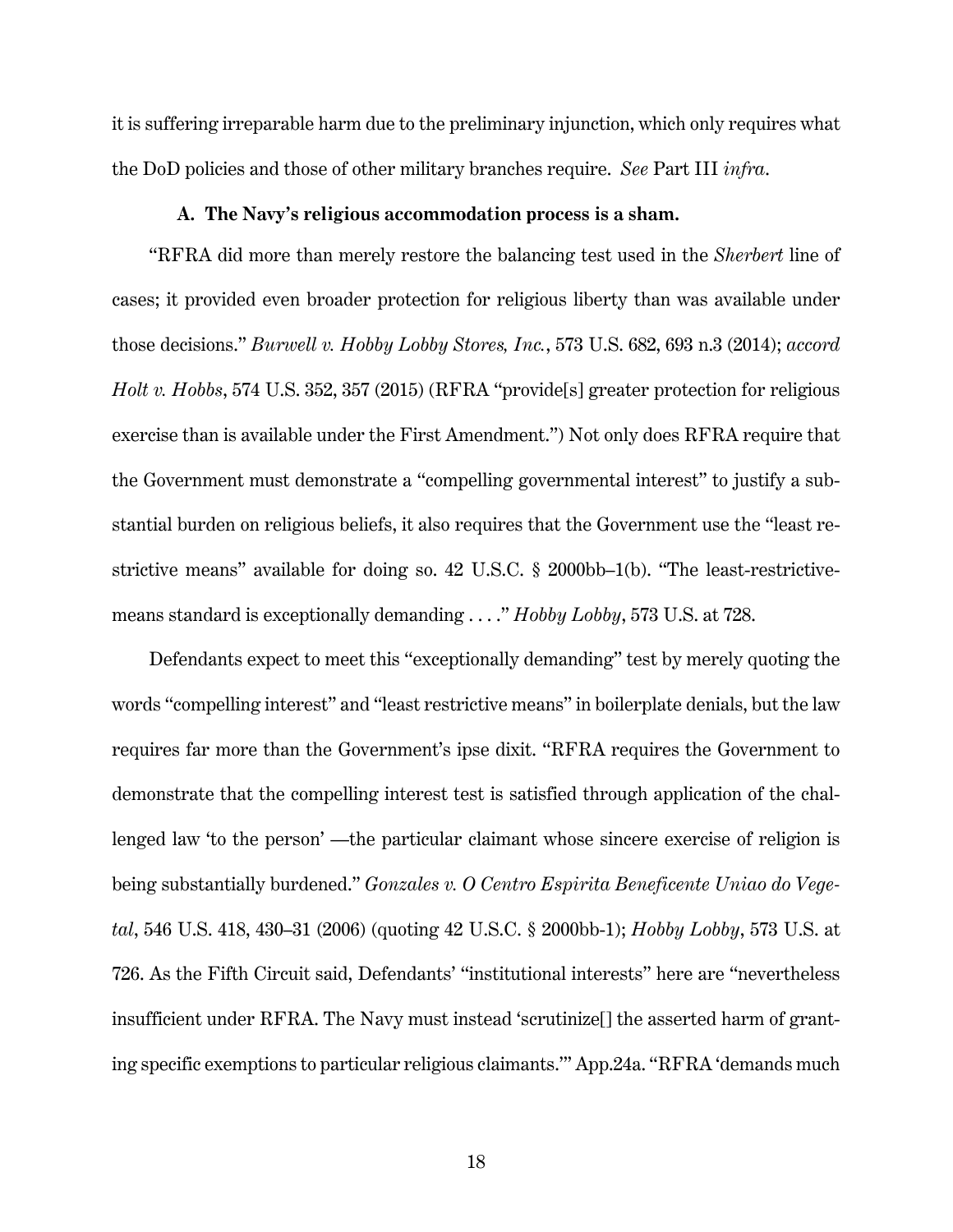more[]' than deferring to 'officials' mere say-so that they could not accommodate [a plaintiff's religious accommodation] request.'" *Id*. at 25a (quoting *Holt*, 574 U.S. at 369.)

The Navy uses a form denial letter produced by a six-phase, fifty-step process that begins with a prepared disapproval template. Resp.App.58a, 67a. This form denial, which appears to be used in adjudicating all requests, *see* Resp.App.202a-211a, vaguely states that the military has a compelling interest in military readiness, unit cohesion, good order and discipline, and health and safety, on both unit and individual levels. *Id*. Nowhere in the denial letters does the Navy explain with any degree of specificity why it has a compelling interest in denying a particular accommodation request. Instead, it relies on a categorical denial through conclusory assertions unsupported by specific evidence. See App.26a ("[I]n none of the letters denying religious accommodations to these Plaintiffs has the Navy articulated Plaintiff-specific reasons for its decisions.") As the district court concluded, this process more closely resembles "theater" than the case-by-case rigorous analysis demanded by RFRA. App.31a. The evidence plaintiffs have been able to obtain so far, even without the benefit of discovery, confirms the woefully inadequate process the Navy is using to deny servicemembers' religious liberty:

First, as the Fifth Circuit explained, "[f]urther evidencing that there is a pattern of disregard for RFRA rights rather than individualized consideration of Plaintiffs' requests, the Navy admits it has not granted a single religious accommodation." App.26a-27a.

Second, the Navy's denial letters, even outside the NSW community, appear to be nearly identical. Resp.App.202a-211a. According to the Navy's evaluation, then, there is

19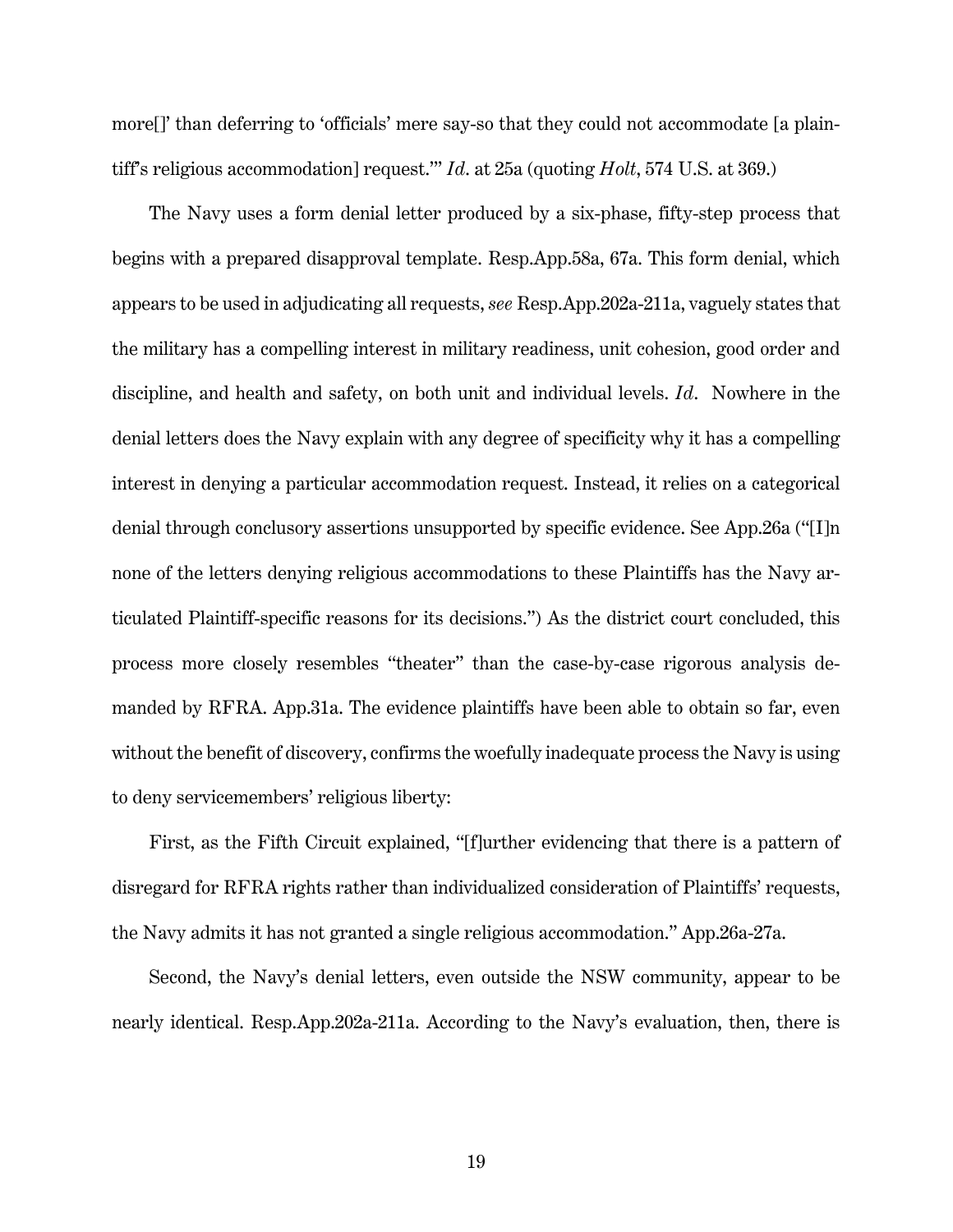nothing particular about NSW that requires a different outcome. The same is true of religious accommodation appeals. Resp.App.200a-201a.

Third, and relatedly, the Navy appears to use the same "least restrictive means" analysis for every servicemember. Resp.App. 86a, 95a-145a. As the court of appeals noted, "surely, had the Navy been conscientiously adhering to RFRA, it could have adopted least restrictive means to accommodate religious objections against forced vaccinations, for instance, to benefit personnel working from desks, warehouses, or remote locations." App.27a. Contrary to the depiction of SEALs in Hollywood movies, plaintiffs are not jumping out of helicopters into warzones every day.

Fourth, the Navy's analysis for each RA request is simplistic, rote, and involves the same boilerplate. Resp.App.202a-211a. In response to a Navy officer's Freedom of Information Act request for "[a]ll responsive records reviewed by the Deputy Chief of Naval Operations . . . in adjudicating" his religious accommodation request, the Navy produced one line of a spreadsheet as its "entire[]" response. Resp.App.87a, 147a-150a.

Fifth, as even more evidence that the Navy is not considering individual circumstances or whether vaccination is the least restrictive means available, the Navy refuses to consider changed circumstances in reevaluating requests submitted several months ago, such as the job and location of the requestor, newly acquired natural immunity, and a different variant of COVID-19 which has caused widespread infection in vaccinated personnel. Resp.App.151a-196a. Instead, it continues to rely on outdated information about the virus, even though other agencies have revised health guidelines many times since last fall. Resp.App. 106a-145a.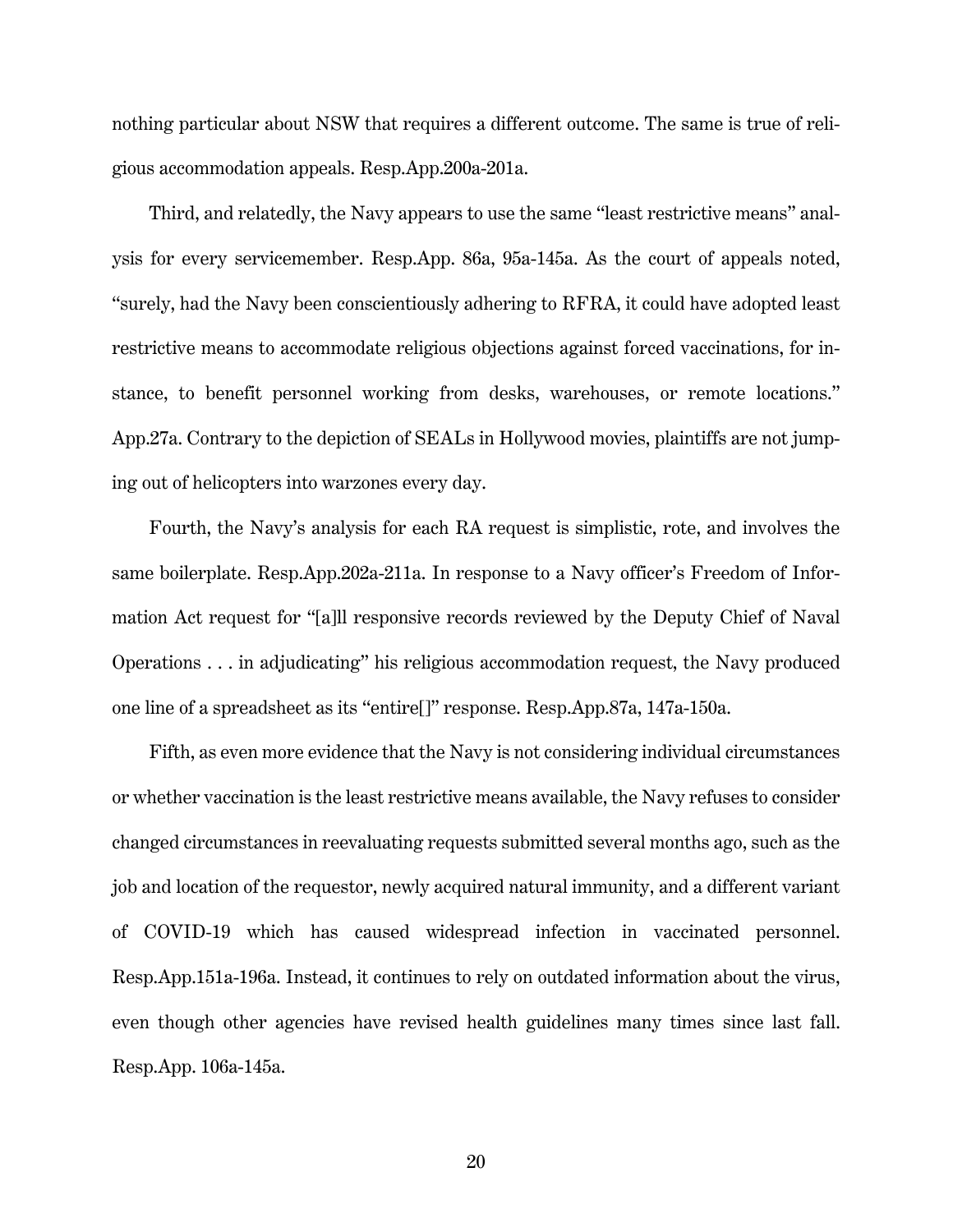As the district court determined based on the record, the Navy's religious accommodation process "by all accounts … is theater" and the Navy "merely rubber stamps each denial." App.31a. The Navy does not dispute this factual finding in its stay application. All it offers is an argument that despite the evidence, the Court should take the Navy's word for it that it is doing an individualized assessment that complies with the law. Appl. 32 n.8. But the record so far does not show that they Navy satisfies its high burden under RFRA, which means the Navy is unlikely to succeed on the merits.

# **B. The Navy lacks a compelling interest in forcing plaintiffs to receive a COVID-19 vaccination despite their sincere religious beliefs.**

1. Even assuming the Navy's religious accommodation process were not a sham, the Navy is still unlikely to succeed because it fails to show that it has a compelling reason to apply its mandate *to plaintiffs*, as RFRA requires. "Rather than rely on 'broadly formulated interests,' courts must 'scrutinize<sup>[]</sup> the asserted harm of granting specific exemptions to particular religious claimants.'" *Fulton v. City of Philadelphia,* 141 S. Ct. 1868, 1881 (2021) (quoting *Gonzales*, 546 U.S. at 431). "In other words, Defendants must provide more than a broadly formulated interest in 'national security.' They must articulate a compelling interest in vaccinating the thirty-five religious servicemembers currently before the Court." App.49a. It strains credulity to assert that plaintiffs' non-vaccination—or even the non-vaccination of the other individuals who submitted RA requests, which amounts to 0.6% of all Navy servicemembers—will make or break the Navy's or NSW's ability to operate or to combat the virus. Navy servicemembers do not live in a hermetically sealed environment and interact with their own families and the public while on shore duty and before embarking on a fleet vessel. As the district court pointed out, because of nearly universal military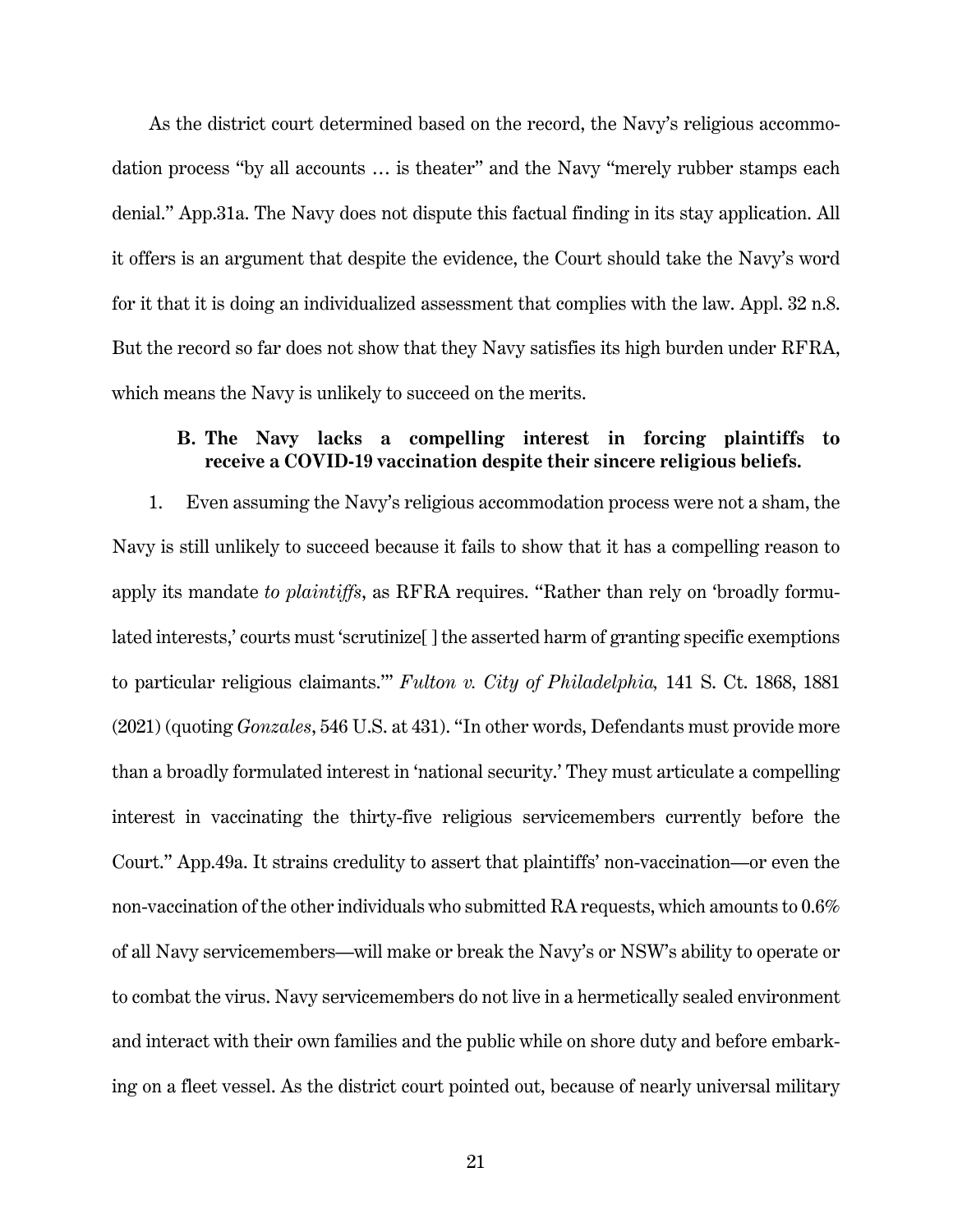vaccination, "vaccinated servicemembers are far more likely to encounter other unvaccinated individuals off-base among the general public than among their ranks." App.64a. The Navy contends that accommodating plaintiffs cannot be "cabined to these 35 respondents . . . more than 4000 Navy servicemembers have requested religious exemptions." Appl. 31. But as this Court held in *Holt*, "this argument is but another formulation of the 'classic rejoinder of bureaucrats throughout history: If I make an exception for you, I'll have to make one for everybody, so no exceptions.' We have rejected a similar argument in analogous contexts, and we reject it again today." 574 U.S. at 368 (citations omitted).

2. The Navy's argument that plaintiffs threaten operations ignores extensive evidence that shows the Navy—and plaintiffs in particular—continued operations successfully regardless of plaintiffs' vaccination status. Health, safety, and mission success are generally compelling interests, but "past practice" shows that the Navy may ensure health, safety, and mission success without vaccinating plaintiffs. *See Dunn v. Smith*, 141 S. Ct. 725, 725– 26 (2021) (Kagan, J., concurring in denial of application to vacate injunction). Throughout the pandemic, multiple plaintiffs deployed overseas, both before and after the vaccine became available, and their missions succeeded. ROA.2156, 2159, 2162, 2172, 2184, 2213, 2224, 2232, 2742-43. EOD 1 received a Joint Service Commendation Medal for his "flawless execution" in conducting 76 large-scale exercises over several months with partner forces in South Korea during the early part of the pandemic, with successful COVID mitigation as one of the noted achievements. Resp.App.197a-198a; App.11a, 26a. SWCC 4 completed his entire 24-month deployment cycle during the worst of the COVID-19 pandemic before the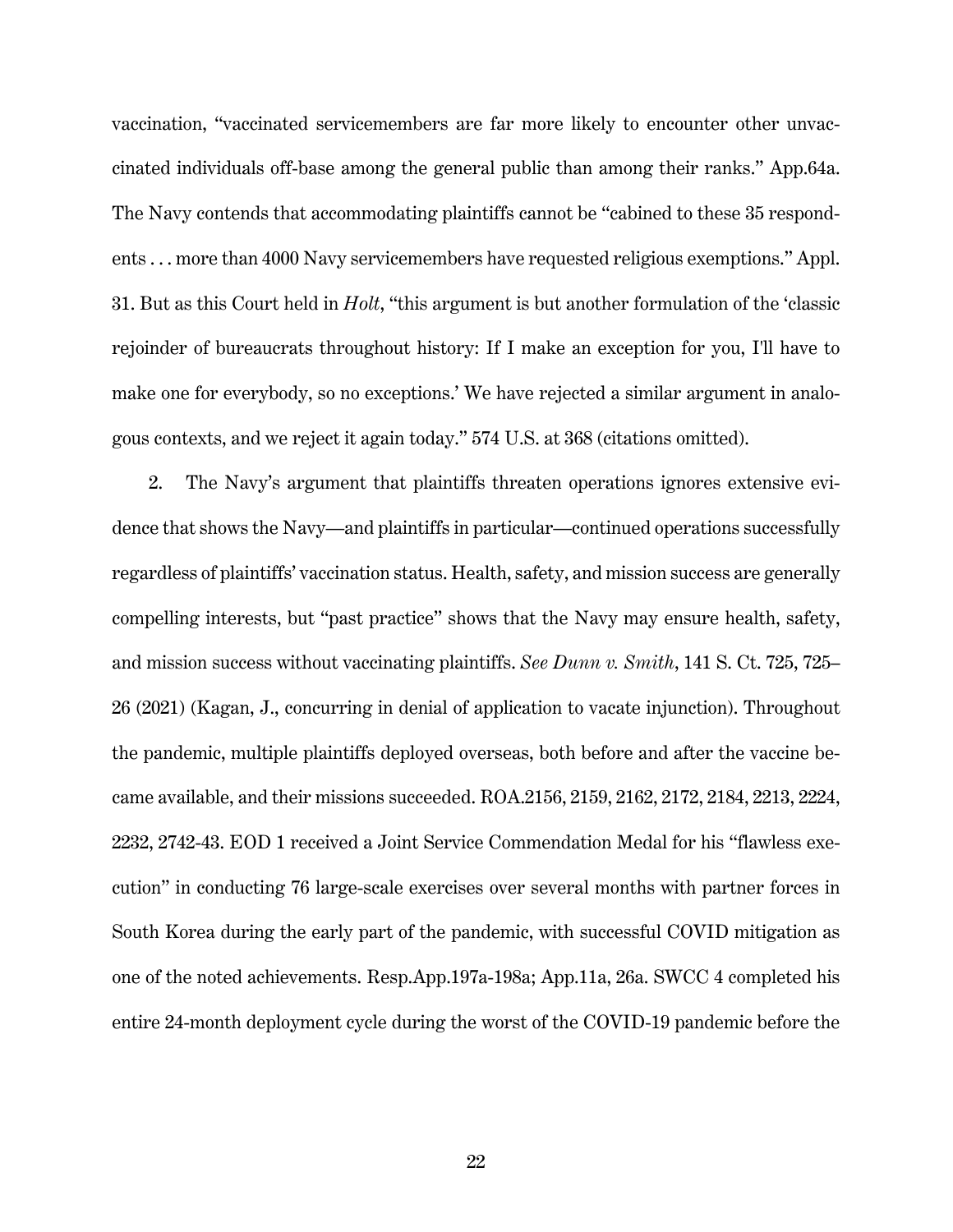vaccine mandate. Resp.App.19a. He stood up a troop that deployed to the Middle East during the early part of the pandemic and was highly successful. Resp.App.18a. Mitigation measures prevented COVID from having an impact on their success. *Id.* This deployment required extensive training (for over 12 months) which involved multiple inter-fleet operations and large-scale military exercises. *Id.* SWCC 4 also participated in a major multi-theater deployment during the pandemic. Resp.App.19a. The mission was successful even though a vaccine was not mandated and roughly 50% of the team was unvaccinated. *Id.* Throughout the pandemic, plaintiffs trained other SEALs preparing for deployments, with vaccination status being inconsequential to mission accomplishment. ROA.2149, 2153, 2162, 2165, 2169, 2178, 2187, 2205, 2213-14, 2227, 2242, 2247, 2993. There is, therefore, "no evidence that the [plaintiffs] have contributed to the spread of COVID-19 . . . ." *Roman Cath. Diocese of Brooklyn v. Cuomo*, 141 S. Ct. 63, 67 (2020). In contrast, some NSW training has been compromised because of the removal of some plaintiffs. *See* ROA.2153, 2165, 2695. And the dangers faced by plaintiffs during training and deployments are far greater than the risk of COVID-19 in a young team in peak physical condition. Resp.App.8a-9a, 14a-15a. The Navy and NSW are already equipped to deal with illnesses and injuries, which are common in deployments. Resp.App.8a, 14a. And as explained above, only a select few SEALs (and none of plaintiffs) are on "beeper status," and because of the need for extensive mission-specific training, other SEALs are not deployed at a moment's notice. Resp.App.7a, 11a-12a.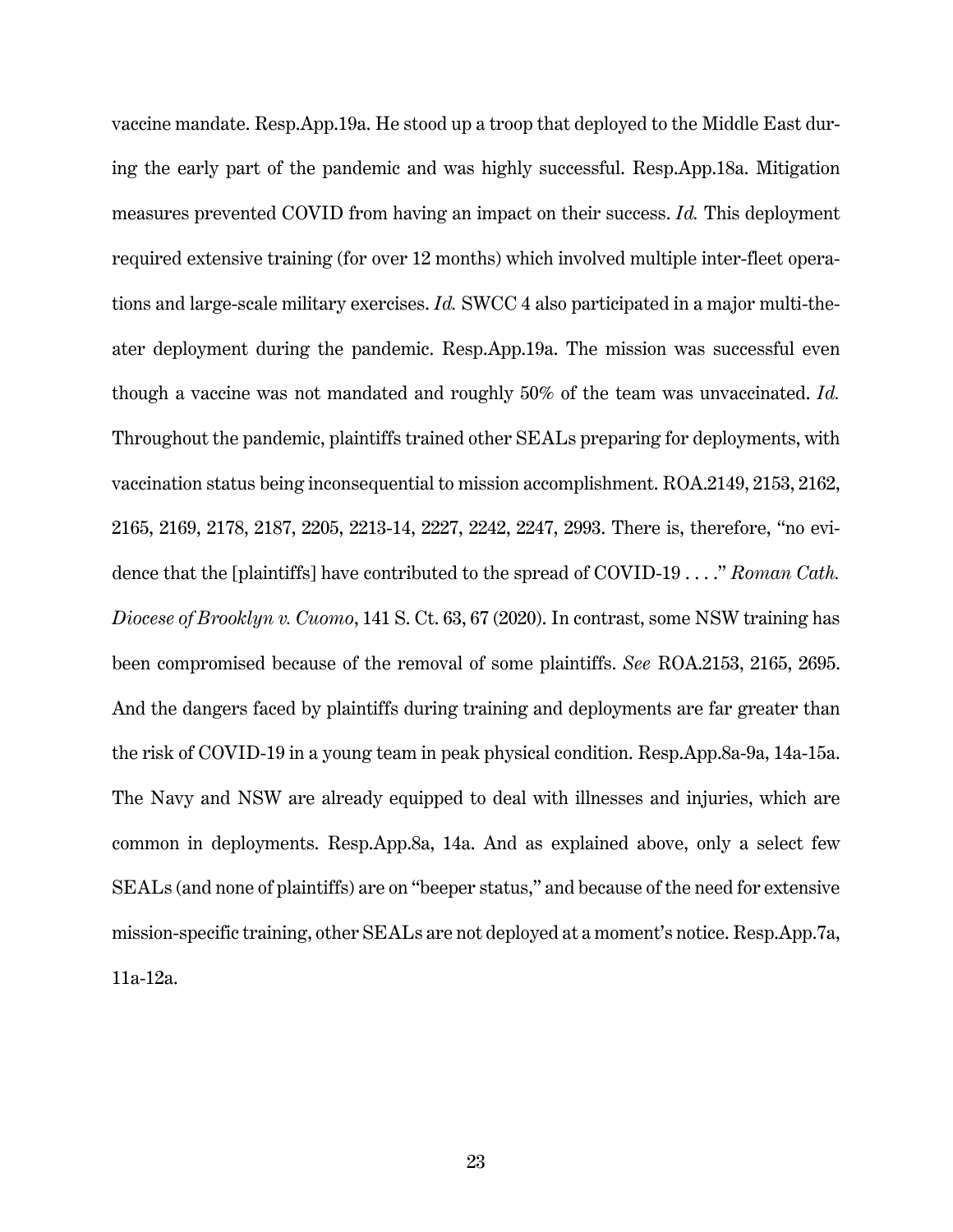Despite its concerns, the Navy points to *zero* examples during the last two years when a plaintiffs' vaccination status—or anyone's, for that matter—compromised an NSW mission, though it claims that plaintiffs' vaccination is critical to NSW mission success. Thus, "that record suggests that [the Navy] could satisfy its . . . concerns through a means less restrictive . . . ." *Dunn*, 141 S. Ct. at 726. SEALs and other members of NSW are not all the same—personal characteristics, skills, and qualifications are no doubt routinely considered when assigning members to particular tasks, roles, missions, commands, or deployments. If a plaintiff is unvaccinated in line with his sincere religious beliefs, the Navy has articulated no reason why those decisions could not be made with that in mind, among other neutral factors, as a less restrictive alternative. The Navy's refusal to consider any alternative except complete acquiescence is illustrated by their actions as to SEAL 18, a decorated officer with twenty-five years of service, a former member of SEAL Team Six, and a veteran of eleven combat deployments. Resp.App.10a-11a; ROA.2196, 2977. Despite being on the cusp of medical retirement due to injuries (which also means he would not be deployed), the Navy has insisted that he comply with the mandate despite his religious beliefs. ROA.1201-04. His command also would not allow him to go to a rehab center for treatment on temporary duty, as he previously was allowed to before the mandate, unless he has approved leave. ROA.2196. The Navy's treatment of SEAL 18 shows its insistence on compliance is divorced from any legitimate mission-based needs.

3. The Navy's arguments are also underinclusive and based on outdated science. The Navy claims all thirty-five plaintiffs must be vaccinated immediately or missions will be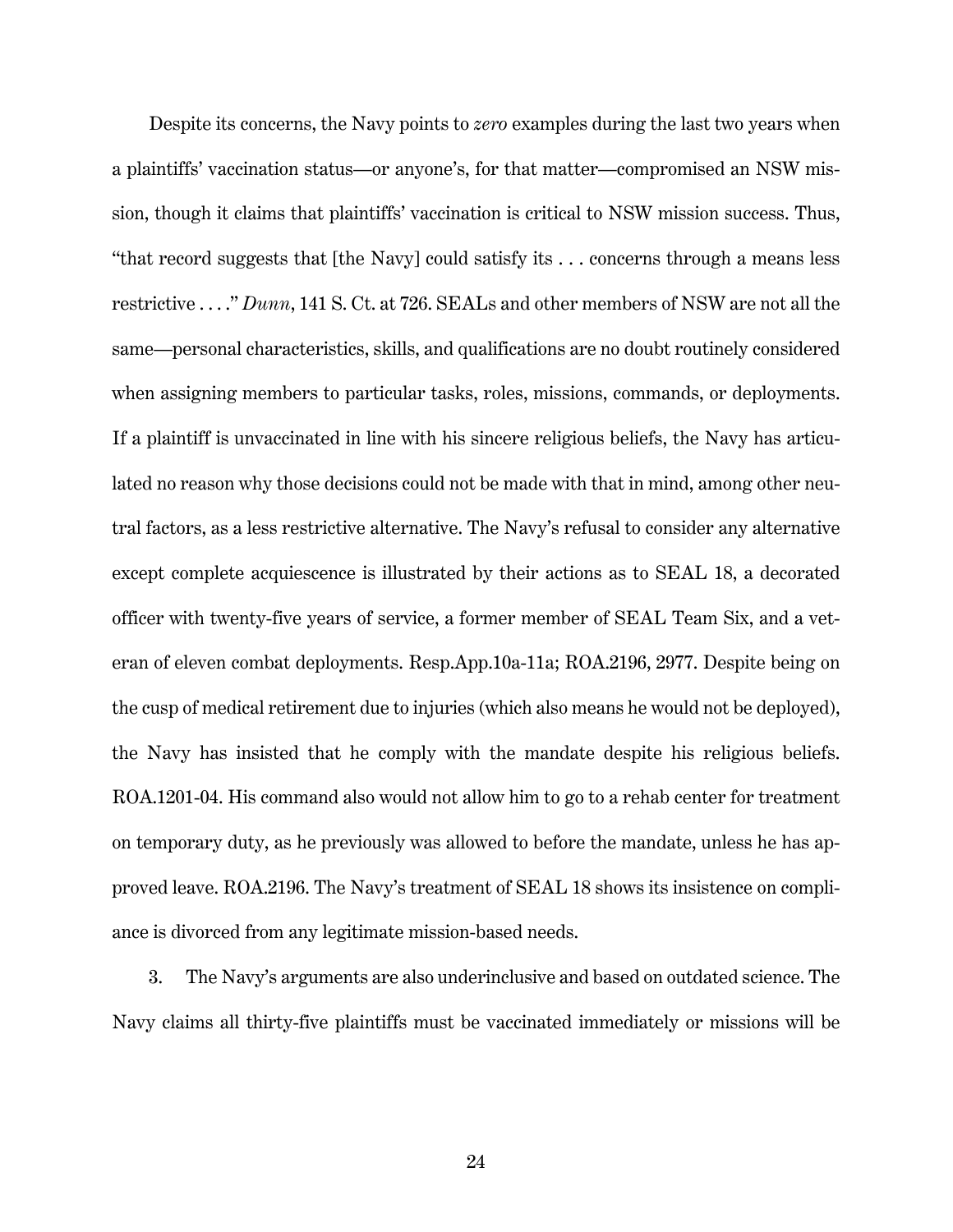compromised, yet the Navy has granted twelve permanent medical exemptions and hundreds of temporary ones (including to NSW members). *See* U.S. Navy COVID-19 Updates, *supra* n.9; App.7a. And testing is permitted as a substitute for vaccination for military contractors, whom plaintiffs work with regularly, but not for plaintiffs. Resp.App.20a. Servicemembers or contractors unvaccinated for secular reasons—whether temporarily so or not—present the same risk as plaintiffs who are unvaccinated for religious reasons.[13](#page-30-0)

In denying plaintiffs' religious accommodation requests, the Navy also relied on COVID-19 data collected before September 2021. We now know that vaccination does not prevent spread, so vaccination status is not a proxy for whether someone is infected. The Navy's current policies recognize that contending with COVID-19 is necessary even with 100% vaccination. *See* ROA.2734-38. The Navy's claim that the mandate is justified because unvaccinated individuals are more likely than vaccinated individuals generally to suffer serious cases is severely undermined by Navy policy explicitly permitting deployment of vac-

<span id="page-30-0"></span> $13$  For First Amendment purposes, a law is not neutral and generally applicable if it treats "any comparable secular activity more favorably than religious exercise." *Tandon v. Newsom*, 141 S. Ct. 1294, 1296 (2021) (per curiam); *see also Fulton*, 141 S. Ct. at 1877; *Church of Lukumi Babalu Aye, Inc. v. Hialeah*, 508 U.S. 520, 542–46 (1993). And "[a] law is not generally applicable if it invites the government to consider the particular reasons for a person's conduct by providing a mechanism for individualized exemptions." *Fulton*, 141 S. Ct. at 1877 (cleaned up). "[T]his and other forms of underinclusiveness mean[] that the ordinances were not generally applicable." *Id.* Thus, even if plaintiffs had no RFRA claim, strict scrutiny would still apply under the Free Exercise clause, and the Navy's mandate fails that scrutiny for the same reasons it cannot satisfy RFRA. *Id.*

The district court, however, noted that it was not relying on plaintiffs' First Amendment claims for the preliminary injunction, and the court of appeals did not address them. App.63a; 13a at n.6. Plaintiffs therefore believe it is unnecessary to address their First Amendment claims in greater detail here.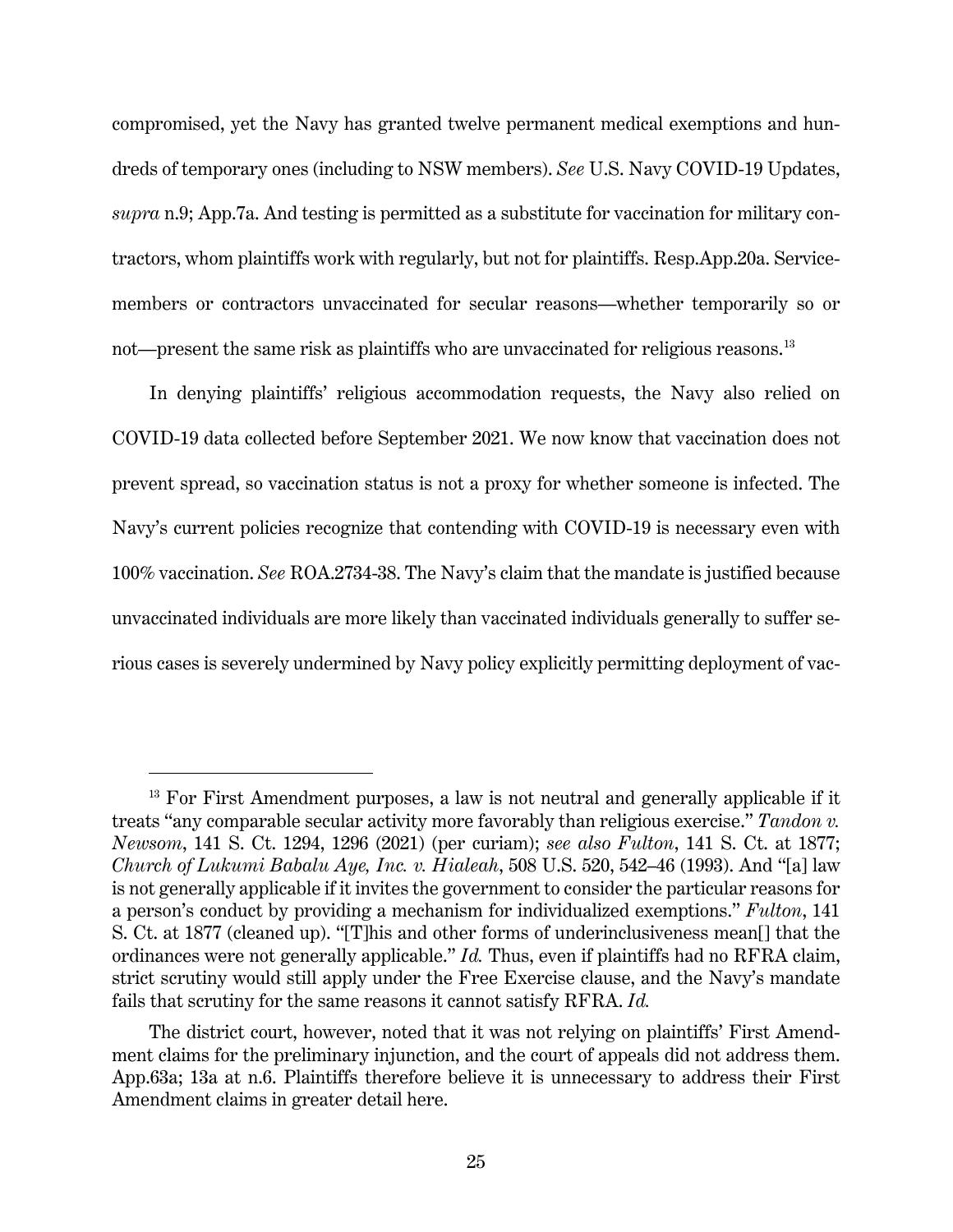cinated individuals at *recognized high risk* for COVID complications. ROA.2736. Restriction of movement before NSW deployments to prevent illness will be required regardless of unvaccinated operators. Resp.App.13a-14a. Even if there is a COVID-19 outbreak on a ship at sea, operations will continue. ROA.2734-38.

The Navy does not even require servicemembers on a ship who test positive to be retested after quarantine, as they will likely continue to test positive for 90 days. ROA.2735. The Navy will therefore accept COVID-positive individuals mingling with other servicemembers on a ship but deem COVID-negative plaintiffs an intolerable risk. That is irrational, especially since COVID outbreaks are occurring on ships that are 100% vaccinated with no operational impact, ROA.2729. It is also underinclusive. And underinclusiveness undercuts the idea that denying an accommodation is the least restrictive means of accomplishing a compelling interest. *See Holt*, 574 U.S. at 368 ("'[t]he proffered objectives are not pursued with respect to analogous nonreligious conduct,' which suggests that 'those interests could be achieved by narrower ordinances that burdened religion to a far lesser degree.'" (quoting *Lukumi*, 508 U.S. at 546). It does not require military expertise to recognize that the Navy's claims do not align with current reality. "And without a degree of deference that is tantamount to unquestioning acceptance," it is hard not to conclude that the Navy fails to meet its exacting burden under RFRA to justify forcing plaintiffs to comply with its vaccine mandate. *Holt*, 574 U.S. at 364.

# **II. The Preliminary Injunction Is Appropriate Equitable Relief.**

As the district court reiterated when it denied a stay, the preliminary injunction merely preserves the status quo by protecting plaintiffs from being discriminated against because they requested religious accommodation. App.66a. The Navy insists that this Court must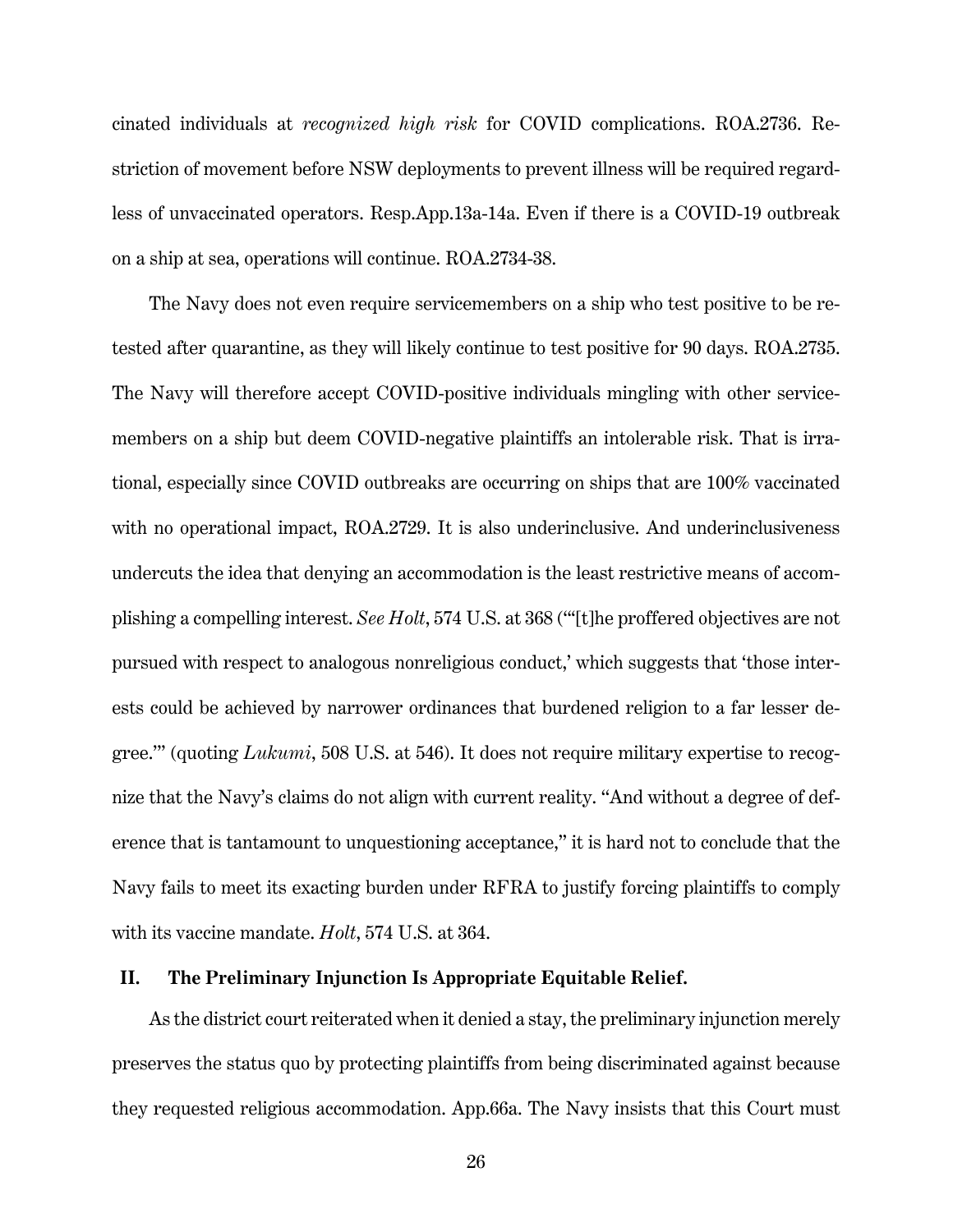now intervene to allow it to change the status quo and take actions against plaintiffs because of their religious accommodation requests. But permitting such blatant religious discrimination would turn RFRA—which applies to the military—on its head. Of course, RFRA does not prohibit even blatant religious discrimination if the Government has a compelling interest and no less restrictive means for accomplishing that interest. But the Navy does not identify any specific, "to the person," compelling reasons why it must be allowed to reassign the thirty-five plaintiffs because of their religious accommodation request, who were carrying out their jobs without incident before they requested accommodation. 42 U.S.C. § 2000bb-1(b). Nor has it explained a need for doing so that is so urgent that it warrants this Court's immediate intervention despite the preliminary procedural posture of this case. The Navy's claim that the preliminary injunction dictates who it must deploy is incorrect. *See* Statement Part III *supra*. And its belated argument that an injunction preserving the status quo for these plaintiffs is not "appropriate relief" under RFRA or departs from traditional principles of equity is both waived and wrong. No one disputes that the military's job, and the tasks of NSW, are important. But the importance of those missions to protect the American people does not permit the military to abdicate its responsibility to obey the law. Nor may the Navy avoid judicial scrutiny by packaging its preferences as inviolable "military judgment."

# **A. The preliminary injunction preserves the status quo.**

1. The Navy calls the district court's injunction "extraordinary." Appl. 16. But the preliminary injunction merely preserves the status quo by protecting plaintiffs from being discriminated against because they requested religious accommodation. App.66a. "The maintenance of the status quo is an important consideration in granting a stay." *Dayton*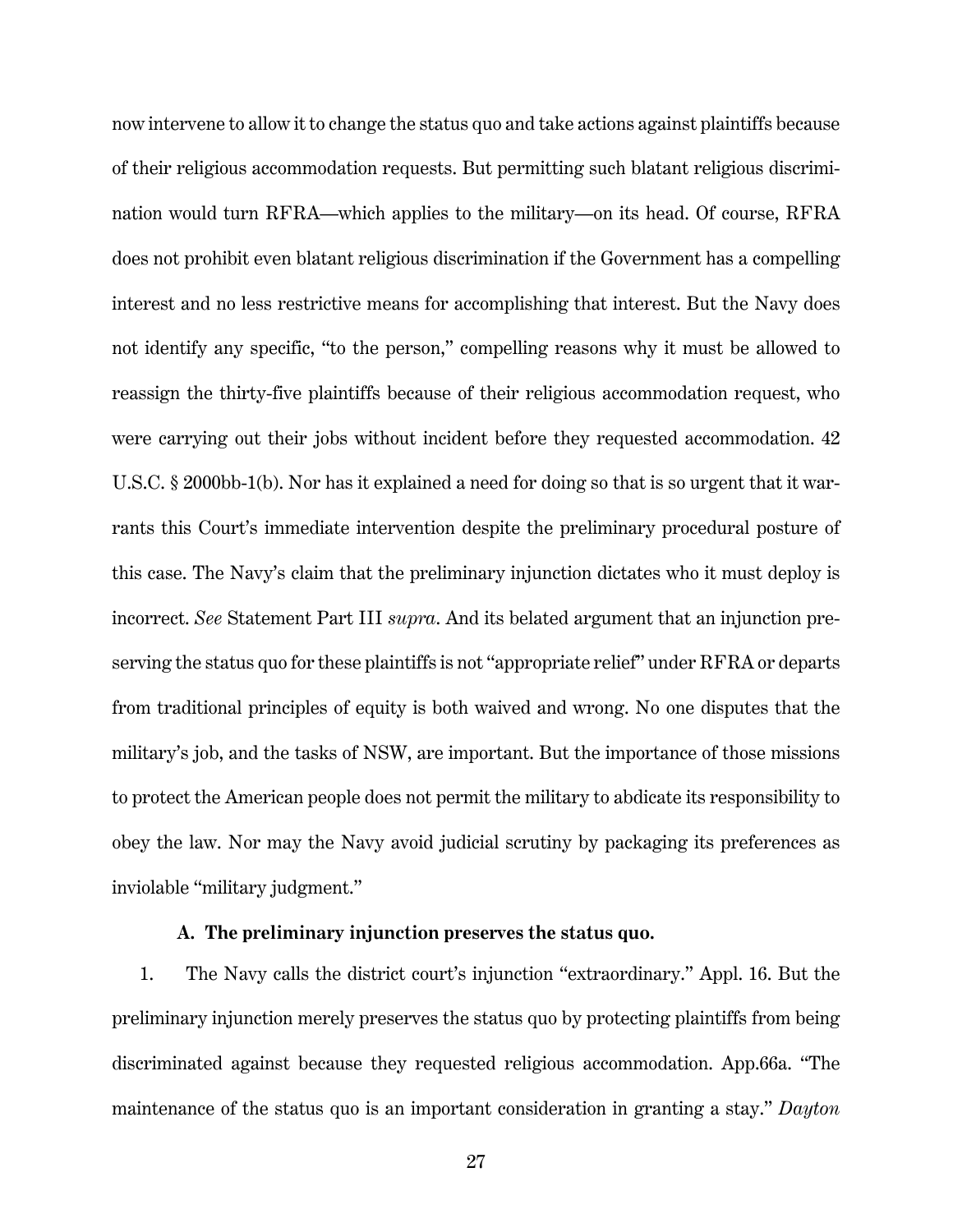*Bd. of Educ. v. Brinkman*, 439 U.S. 1358, 1359 (1978) (Rehnquist, J., in chambers); *see also Houchins v. KQED, Inc.*, 429 U.S. 1341, 1346 (1977). Other district courts have followed suit in issuing preliminary injunctions to protect the status quo for other servicemembers. Those decisions also enjoin application of the vaccine mandate to the plaintiffs and prohibit adverse action based on a request for religious accommodation. *See Poffenbarger v. Kendall*, No. 3:22-CV-1, 2022 WL 594810, at \*20–21 (S.D. Ohio Feb. 28, 2022); *Navy Seal 1 v. Austin*, No. 8:21-CV-2429-SDM-TGW, 2022 WL 534459, at \*20 (M.D. Fla. Feb. 18, 2022)*; Air Force Officer v. Austin*, No. 5:22-CV-00009-TES, 2022 WL 468799, at \*13 (M.D. Ga. Feb. 15, 2022). [14](#page-33-0)

Prohibiting adverse action against plaintiffs because of their religious accommodation request is not extraordinary. It isn't inconsistent with RFRA or the First Amendment, which do not permit retaliation against individuals for requesting accommodation of their religious beliefs. It isn't even inconsistent with military guidance. DoD policy states that "[a] Servicemember's expression of [religious] beliefs may not, in so far as practicable, be used as the basis of any adverse personnel action, discrimination, or denial of promotion, schooling, training, or assignment." ROA.423. Even more specifically, Army policy specifies

<span id="page-33-0"></span> $14$  The Navy asserts that "other district courts have correctly declined to enjoin the military's COVID-19 vaccination requirement" and cites three cases. Appl. 16 at n.6. One of these cases does not involve a RFRA or Free Exercise claim, *see Robert v. Austin*, No. 21 cv-2228, 2022 WL 103374 (D. Colo. Jan. 11, 2022); and two of the decisions were based on ripeness and not on the merits, *see id.*; *Church v. Biden*, No. 21-cv-2815, 2021 WL 5179215 (D.D.C. Nov. 8, 2021).

The Air Force has not requested a stay of the preliminary injunction in either *Poffenbarger* or *Air Force Officer*.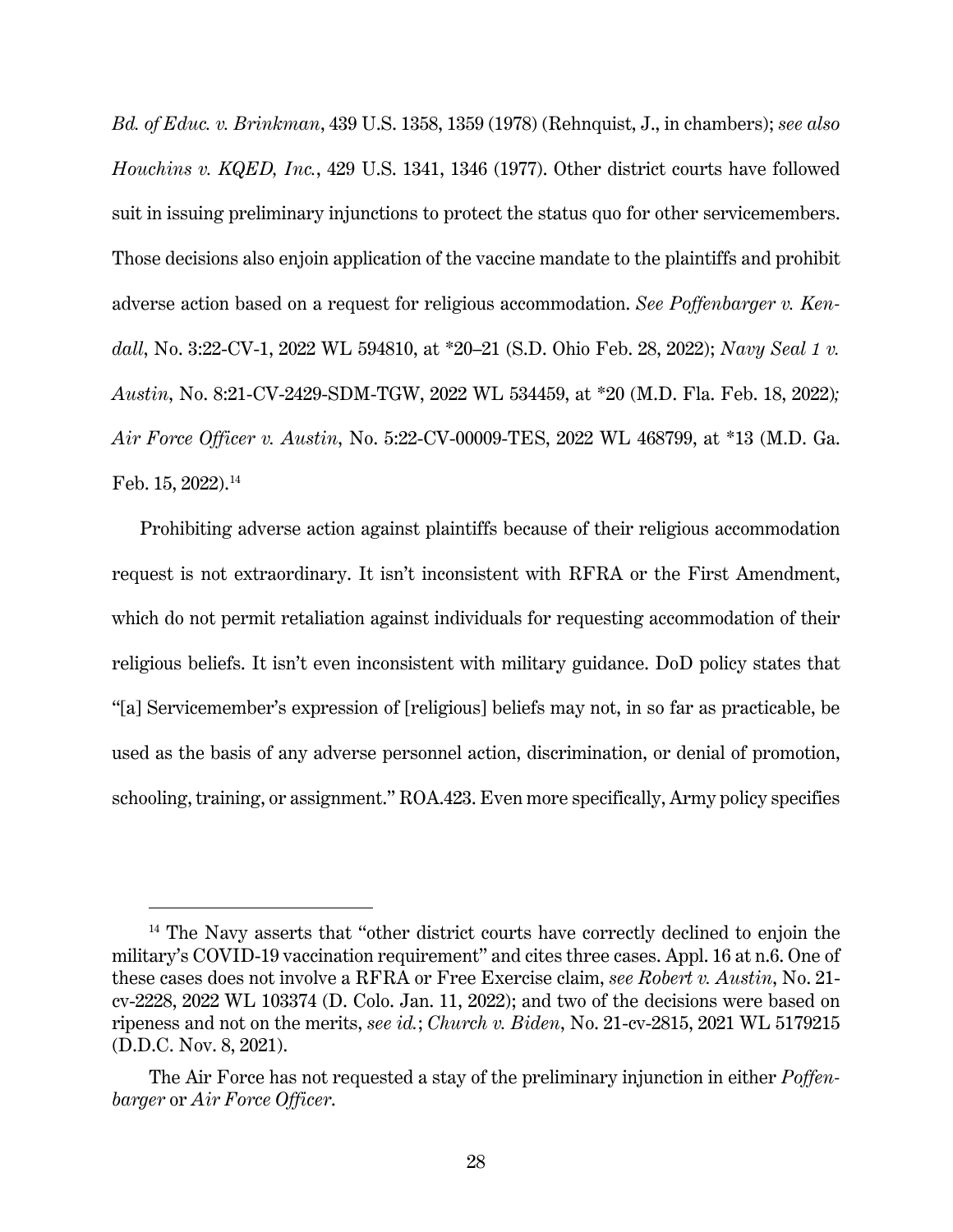that no "adverse action" is to be taken against any soldier with a pending religious accommodation request for the COVID-19 vaccination, and that while requests are pending, "[s]oldiers with pending exemption requests will be considered compliant with the mandatory vaccination order . . . ." ROA.3024, 3038. The preliminary injunction here requires no more than that. That the injunction merely upholds what the military requires by policy undermines the Navy's argument that treating servicemembers with religious accommodation requests as vaccinated or refraining from taking adverse action against those servicemembers under the injunction will result in irreparable harm.

2. Because the preliminary injunction does not dictate deployment decisions as explained above, *see* Statement Part III *supra*., the Navy's fear that it "trenches on core Article II prerogatives" is illusory. Appl. 3. In any event, the Executive exercised its "Article II prerogatives" when President Clinton signed RFRA into law. It further exercised its Article II powers by ensuring implementation and compliance through the promulgation of DoD regs. *See, e.g.*, ROA.423. The Navy's argument for unquestioned military deference also overlooks *Article I* prerogatives "[t]o make Rules for the Government and Regulation of the land and naval forces," U.S. Const. art. I § 8. Congress exercised that prerogative when it enacted RFRA and included the military within its definition of "government." *See*  42 U.S.C. § 2000bb-2(1). This partnership between both elected branches protects religious freedom, even in the military. And through RFRA, both Congress and the President have instructed federal courts to enforce its provisions. The preliminary injunction thus does not improperly usurp Article II power.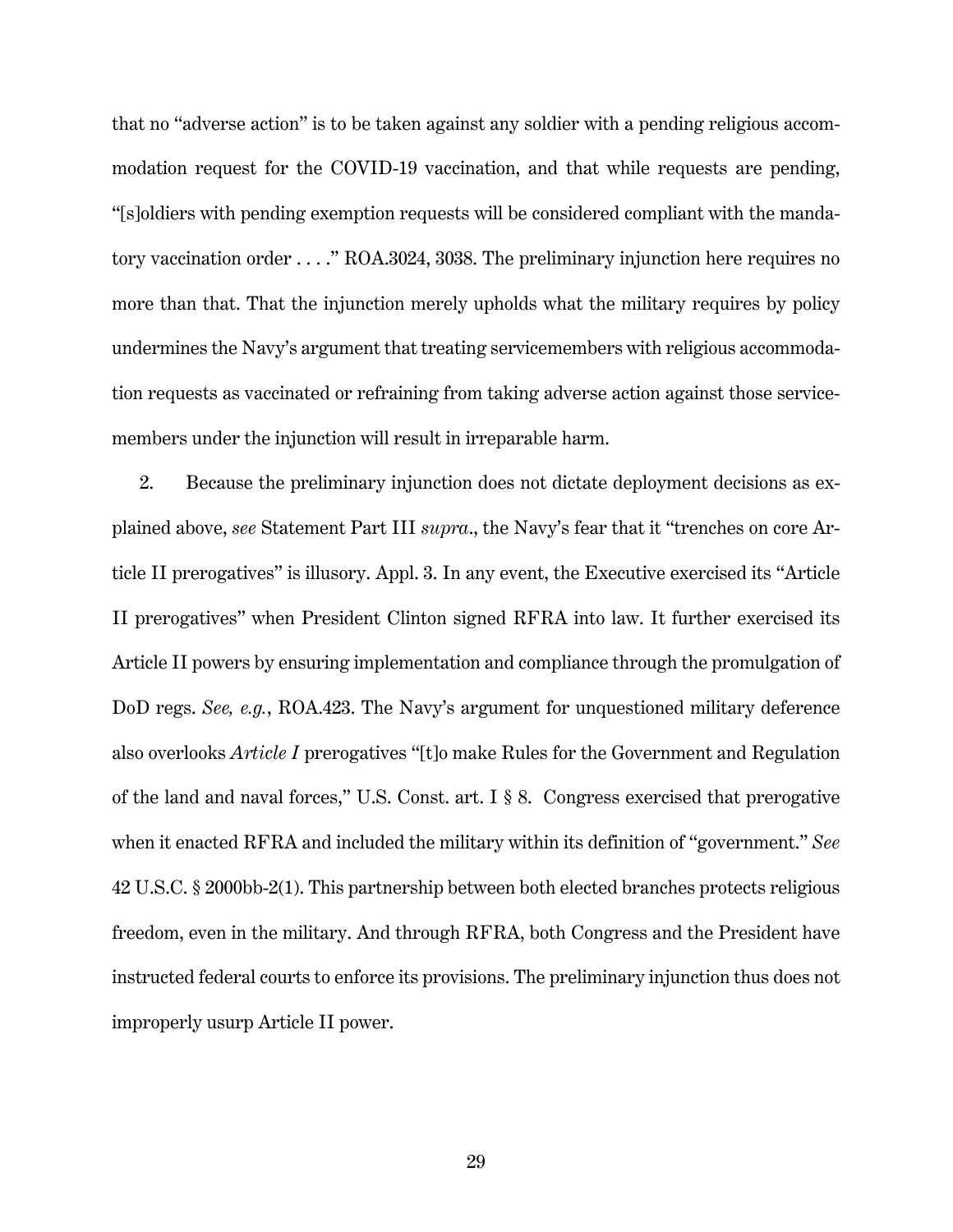The military also admits that RFRA applies to it. *See, e.g.*, ROA.420-21; *see also United States v. Sterling*, 75 M.J. 407, 410 (C.A.A.F. 2016) (RFRA "applies in the military context.") And RFRA makes no exceptions for "military judgment." While in other contexts, "review of military regulations challenged on First Amendment grounds is far more deferential than constitutional review of similar laws or regulations designed for civilian society," *Goldman v. Weinberger*, 475 U.S. 503, 507 (1986), Congress decided to change that deferential review via RFRA to "provide very broad protection for religious liberty," *Hobby Lobby*, 573 U.S. at 693. [15](#page-35-0)

## **B. Blind deference to the military is inconsistent with RFRA.**

The Navy argues that the Court should not second-guess its judgment, but only one case it cites even involves RFRA, *see* Appl. 19–21. All of the cited cases either pre-date RFRA, *see Dep't of the Navy v. Egan*, 484 U.S. 518 (1988); *Chappell v. Wallace*, 462 U.S. 296 (1983); *Gilligan v. Morgan*, 413 U.S. 1 (1973); *Orloff v. Willoughby*, 345 U.S. 83 (1953); *Reaves v. Ainsworth*, 219 U.S. 296 (1911); *Sebra v. Neville*, 801 F.2d 1135 (9th Cir. 1986); or do not involve RFRA claims, *see Ziglar v. Abbasi*, 137 S. Ct. 1843 (2017); *Harkness v. Sec'y of the Navy*, 858 F.3d 437 (6th Cir. 2017); *Antonellis v. United States*, 723 F.3d 1328 (Fed. Cir. 2013); *Bryant v. Gates*, 532 F.3d 888 (D.C. Cir. 2008). And the only case cited that does involve a RFRA claim applied strict scrutiny to the military's determinations, not a relaxed or deferential standard. *See* Appl. 20 (citing *United States v. Webster*, 65 M.J. 936, 945, 946–

<span id="page-35-0"></span><sup>15</sup> Before passing RFRA, Congress also responded directly to *Goldman* by passing a law that required greater respect for religious liberty. *See* 10 U.S.C. § 774.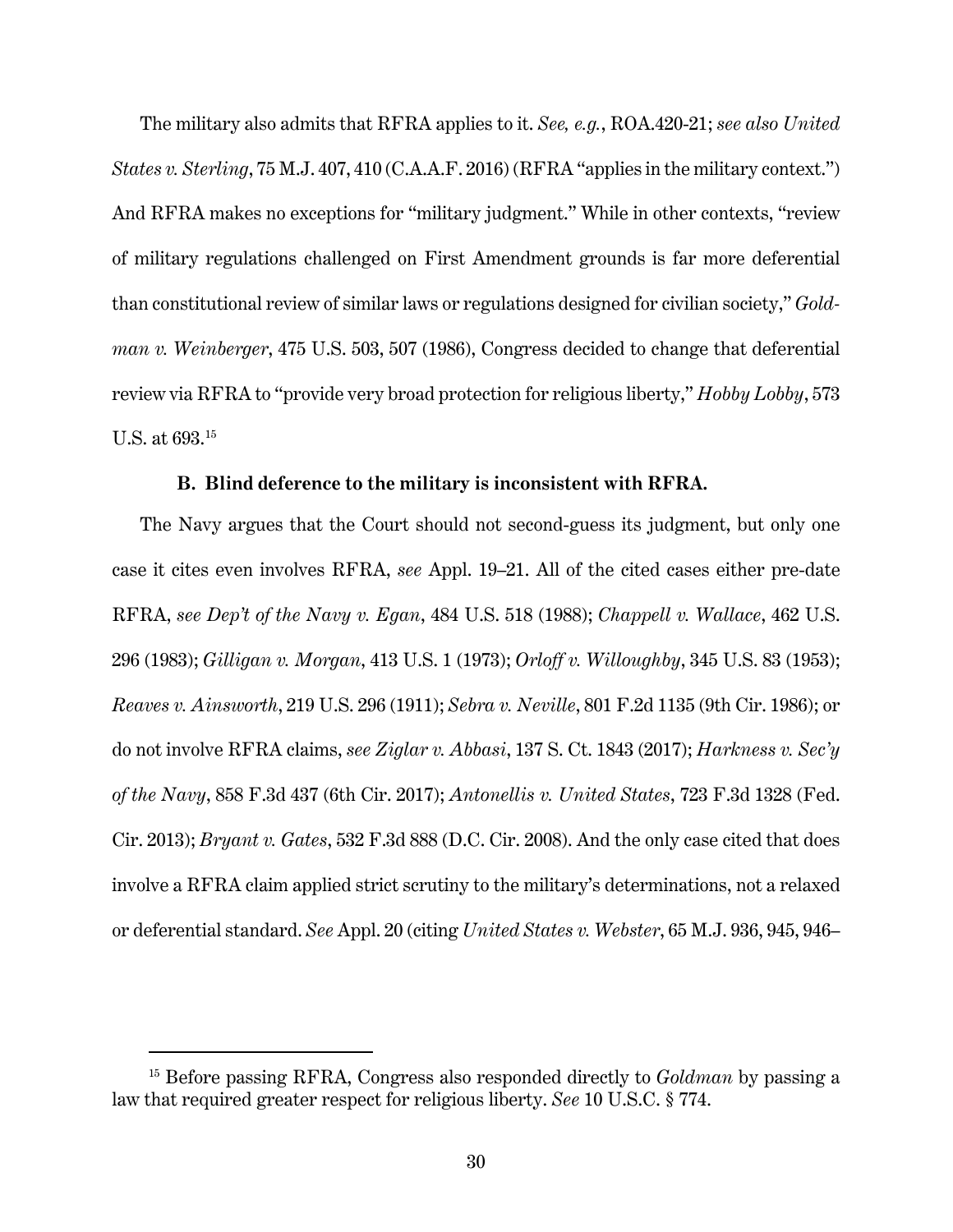48 (Army Ct. Crim. App. 2008).<sup>[16](#page-36-0)</sup> Thus, the Navy fails to point to any authority that applies a deferential standard in the RFRA context. The preliminary injunction therefore does not violate any applicable longstanding principle of deference to the military, as the Navy claims. And "import[ing]" reasoning from other contexts despite RFRA's "greater protection" would be "improper[]." *Holt*, 574 U.S. 361–62.

Despite RFRA's clear application to the military, this Court has yet to apply it in that context (which is a good reason why the Court should not get involved at this preliminary and rushed stage, *see Does 1-3 v. Mills*, 142 S. Ct. 17, 18 (2021) (Barrett, J., concurring in the denial of application for injunctive relief)). But the Court has had the opportunity to apply RFRA's "sister statute," the Religious Land Use and Institutionalized Persons Act (RLUIPA), in the prison context. *Holt*, 574 U.S. at 356. That is instructive because prison officials also assert interests in security and safety, courts recognize those officials' expertise, and this Court considered whether RLUIPA allowed for deference to those assertions. *Holt* establishes that the Navy's concept of military deference in the face of RFRA is mistaken.

Like deference to military judgment on operational needs, this Court has generally acknowledged that "prison security is a compelling state interest, and that deference is due

<span id="page-36-0"></span><sup>&</sup>lt;sup>16</sup> In *Webster*, the court held that the Army satisfied RFRA's exacting standard, noting that the Army made "numerous allowances" for the military defendant, including by reasonably accommodating his religious practices. 65 M.J. at 947. "The Army afforded him the opportunity to request relief as a conscientious objector. The Army gave him the right to request reasonable accommodation of his religious practices. Finally, although apparently not required to do so by any regulation, appellant's commander generously allowed appellant to deploy with his unit in a non-combatant role. We conclude that the First Amendment does not require anything more . . ." *Id.* (cleaned up).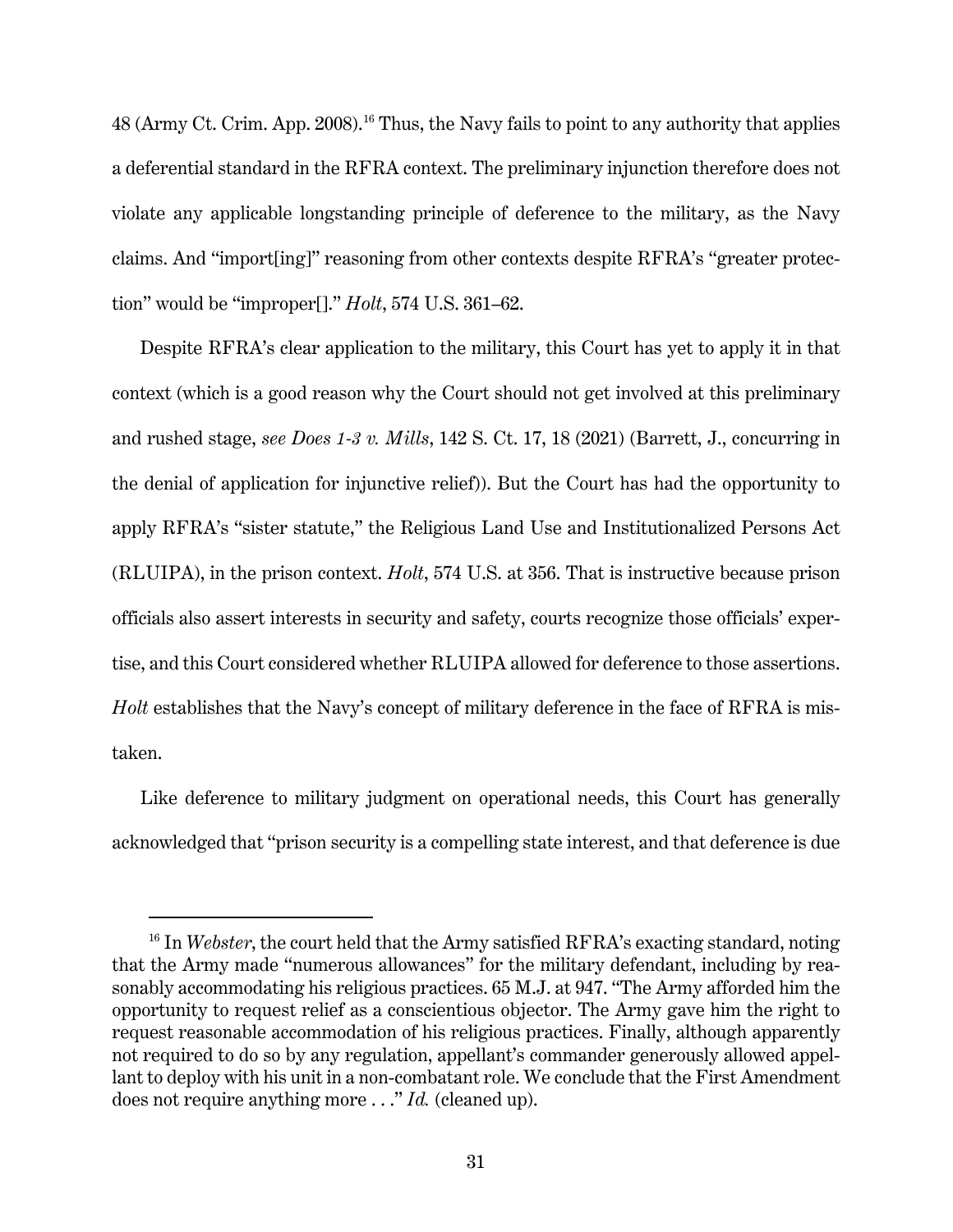to institutional officials' expertise in this area." *Cutter v. Wilkinson*, 544 U.S. 709, 725 n.13 (2005). But in *Holt*, this Court unanimously rejected the lower courts' deference to prison officials' judgment that forbidding short beards was necessary for security, noting that RLUIPA "does not permit such unquestioning deference." 574 U.S. at 364. The Court applied a searching analysis of the prison officials' proffered reasons for the beard restriction and the denial of the prisoner's accommodation request and ultimately rejected the prison official's arguments as insufficient to meet their burden. *Id.* at 364–69. The Court emphasized that applying less than RLUIPA's demanding standard of scrutiny would shirk the Court's responsibility given by Congress:

RLUIPA, *like RFRA*, "makes clear that it is the obligation of the courts to consider whether exceptions are required under the test set forth by Congress." That test requires the Department not merely to explain why it denied the exemption but to prove that denying the exemption is the least restrictive means of furthering a compelling governmental interest. Prison officials are experts in running prisons and evaluating the likely effects of altering prison rules, and courts should respect that expertise. But that respect does not justify the abdication of the responsibility, conferred by Congress, to apply RLUIPA's rigorous standard. And without a degree of deference that is tantamount to unquestioning acceptance, it is hard to swallow the argument that denying petitioner a  $\frac{1}{2}$ -inch beard actually furthers the Department's interest in rooting out contraband.

*Id.* at 364 (emphasis added) (quoting *Gonzales*, 546 U.S. at 434).

It is hard to see how RFRA's text could allow a different result in the military context. It is also difficult to see how the Court's reasoning in *Holt* would not equally apply here. While the Court has acknowledged that "[s]temming the spread of COVID-19 is unquestionably a compelling interest," *Roman Cath. Diocese*, 141 S. Ct. at 67, that is not the end of the analysis, *see Holt*, 574 U.S. at 363–64. The Navy stresses Admiral Lescher's assertion (and that of other high-ranking officials) that vaccinating NSW members against COVID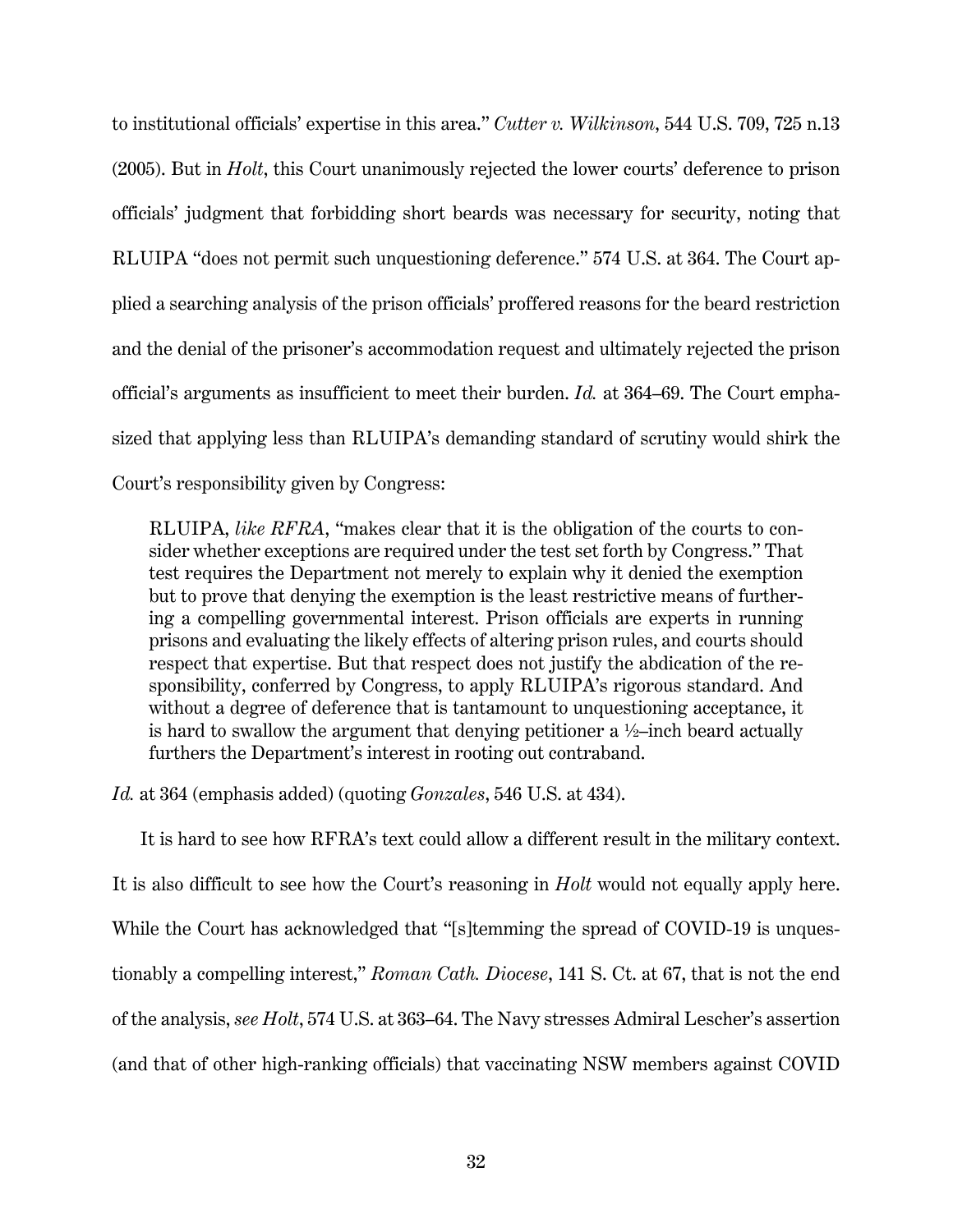is critical for mission success. Appl. 4. But the Court does not have to agree with his statements in the face of evidence suggesting otherwise. *See* Part I.B *supra.* Adopting the Navy's concept of deference would therefore require the Court to both rewrite RFRA (something only Congress may do) and create new constitutional doctrine. The emergency docket presents neither the time nor place for blazing new legal trails. *See Does 1-3,* 142 S. Ct. at 18 (Barrett, J., concurring in the denial of application for injunctive relief) (noting difficulty of using "the emergency docket to force the Court to give a merits preview ... without the benefit of full briefing and oral argument"); *Whole Woman's Health v. Jackson*, 141 S. Ct. 2494, 2496 (2021) (Roberts, C.J., dissenting) (noting the difficulty of resolving novel questions on the emergency docket).

## **C. The preliminary injunction is appropriate equitable relief under RFRA.**

To the extent that the Navy now argues that the preliminary injunction is not "appropriate relief" under RFRA, 42 U.S.C. § 2000bb-1(c), or inconsistent with "traditional principles of equity jurisdiction," *Grupo Mexicano de Desarrollo, S.A. v. Alliance Bond Fund, Inc.*, 527 U.S. 308, 319 (1999), *see* Appl. 3, that argument has never been raised before, so it is waived. But even if not waived, it is meritless, and not only for the reasons above. What is meant by the phrase "appropriate relief" in RFRA resembles relief available under 42 U.S.C. § 1983, which includes injunctive relief against government officials to preserve the status quo. *See Tanzin v. Tanvir*, 141 S. Ct. 486, 490–92 (2020). And injunctive relief against federal employees to preserve the status quo aligns with longstanding principles of equity. "The ability to sue to enjoin unconstitutional actions by state and federal officers is the creation of courts of equity, and reflects a long history of judicial review of illegal executive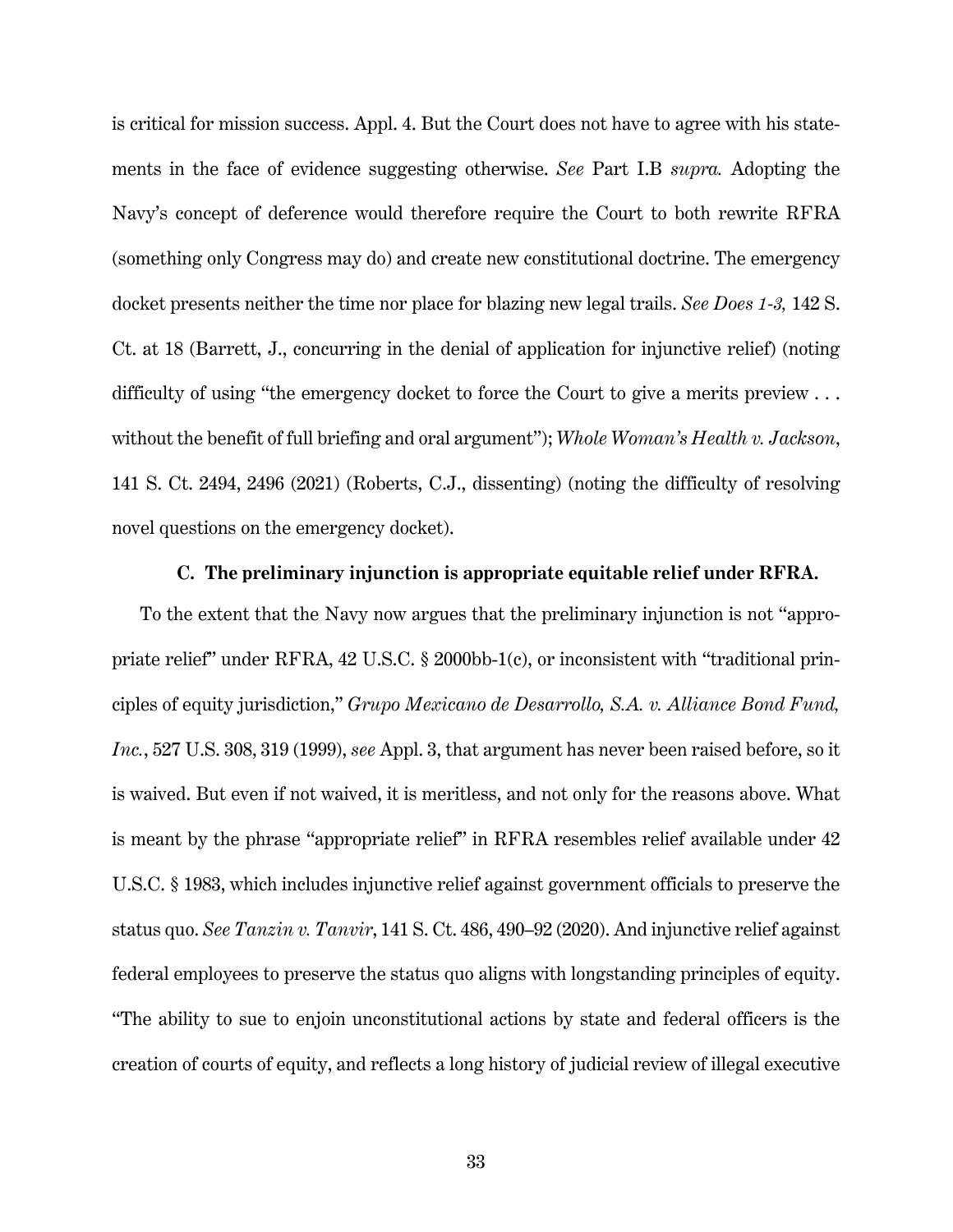action, tracing back to England." *Armstrong v. Exceptional Child Ctr., Inc*., 575 U.S. 320, 327 (2015).

# **III. The Navy Has Not Shown It Will Suffer Irreparable Harm Without a Stay and the Balance of Equities Weighs in Plaintiffs' Favor.**

The Navy chafes at the fact that the lower courts did not blindly defer to their desire to force the thirty-five plaintiffs to accept vaccination despite their sincerely held religious beliefs. Respectfully, that does not mean that the Navy will suffer irreparable harm without the Court's intervention at this preliminary stage of the case. As discussed above, the preliminary injunction does not require the Navy to deploy anyone. *See* Statement Part III *supra*. And in prohibiting adverse action being taken against plaintiffs because of their religious accommodation requests, the injunction tracks what military policies require and also preserves the status quo while this case is litigated, so it cannot be said that the Navy is being harmed. *See* Part II.A *supra*. The evidence shows that plaintiffs and other unvaccinated servicemembers participated fully in the Navy's missions throughout the COVID pandemic, *see* Part I.B.2 *supra*, and the Navy points only to one non-NSW example from the earliest days of the pandemic, when a more dangerous and virulent strain was circulating, and when zero servicemembers were vaccinated, to support its claim, *see* Appl. 26-27. Elsewhere, the Navy merely asserts that "past good fortune is no guarantee of future success." Appl. 30. But as this Court has recognized, "simply showing some 'possibility of irreparable injury,'" in the context of a stay pending appeal, is insufficient. *Nken*, 556 U.S. at 434–35 (citation omitted). With 99% of the force vaccinated and the virus weakened, the Navy cannot show that anything remotely like the U.S.S. *Roosevelt'*s serious outbreak is likely to happen again. And the Navy may require genuine mitigation measures (as have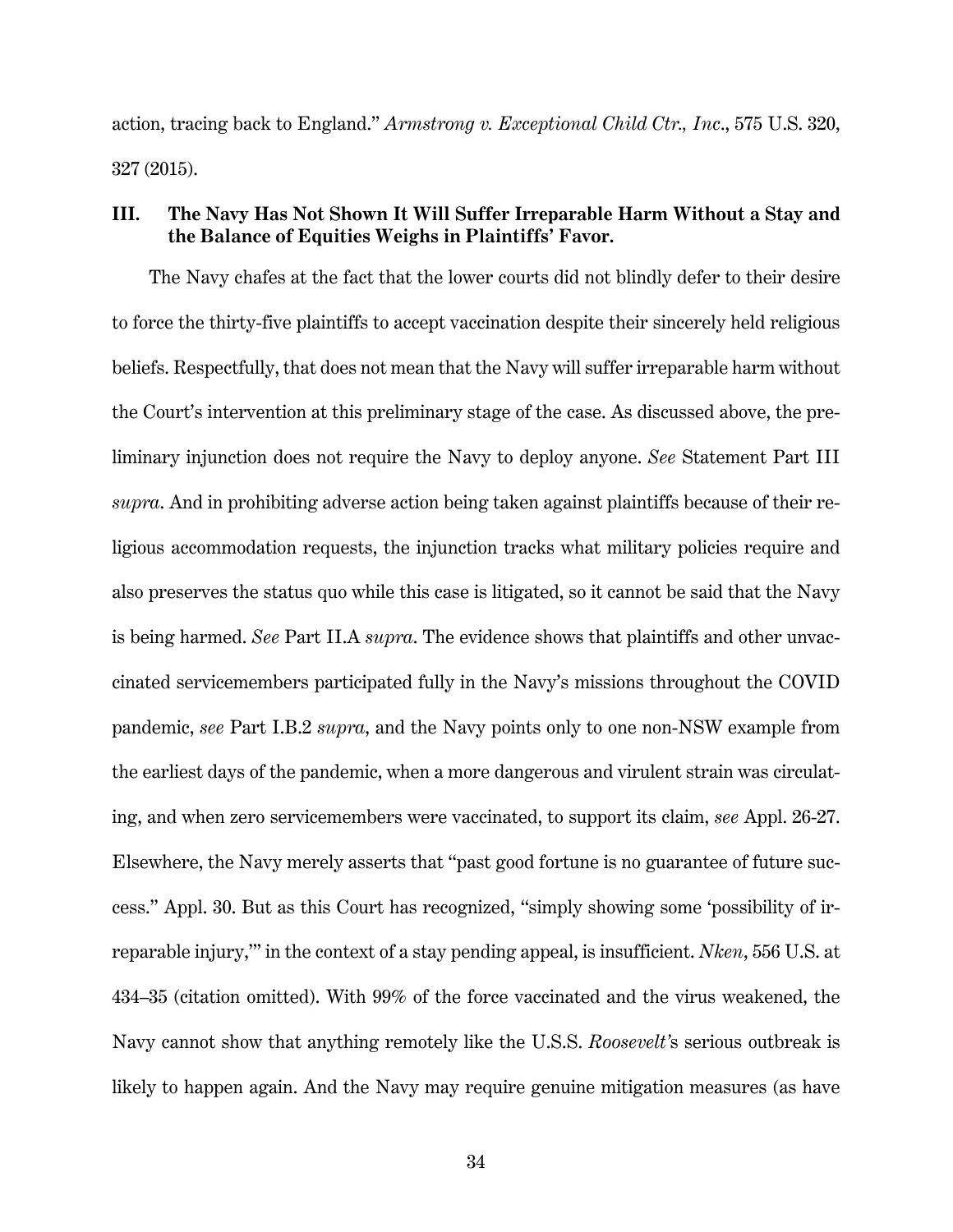been successful in the past, even during large-scale foreign deployments in the middle of the pandemic without a vaccine) if it determines that plaintiffs present an elevated risk to anyone.

Plaintiffs, on the other hand, will certainly suffer irreparable injury if the Court grants the partial stay. The Navy's stay application does not dispute that plaintiffs' religious beliefs are substantially burdened by the vaccine mandate. If the Court stays the preliminary injunction, plaintiffs will be subject to the same hostile and discriminatory actions the Navy took against them before the injunction was entered. And "[t]he loss of First Amendment freedoms, for even minimal periods of time, unquestionably constitutes irreparable injury." *Elrod v. Burns*, 427 U.S. 347, 373 (1976) (plurality op.). Because plaintiffs "are irreparably harmed by the loss of free exercise rights 'for even minimal periods of time'; and the [Navy] has not shown that 'public health would be imperiled' by employing less restrictive measures," plaintiffs "are entitled to [relief pending adjudication]," as the district court granted, and as the court of appeals affirmed. *Tandon*, 141 S. Ct. at 1297 (quoting *Roman Cath. Diocese*, 141 S. Ct. at 68.)

\* \* \*

It is true that "[m]embers of this Court are not public health experts," nor are they military officers. *Roman Cath. Diocese*, 141 S. Ct. at 68. "But even in a pandemic, the Constitution cannot be put away and forgotten." *Id.* The preliminary injunction protects plaintiffs from the immediate effects of the Navy's violation of their religious liberty, and this Court should not deny plaintiffs that interim protection while this case proceeds.